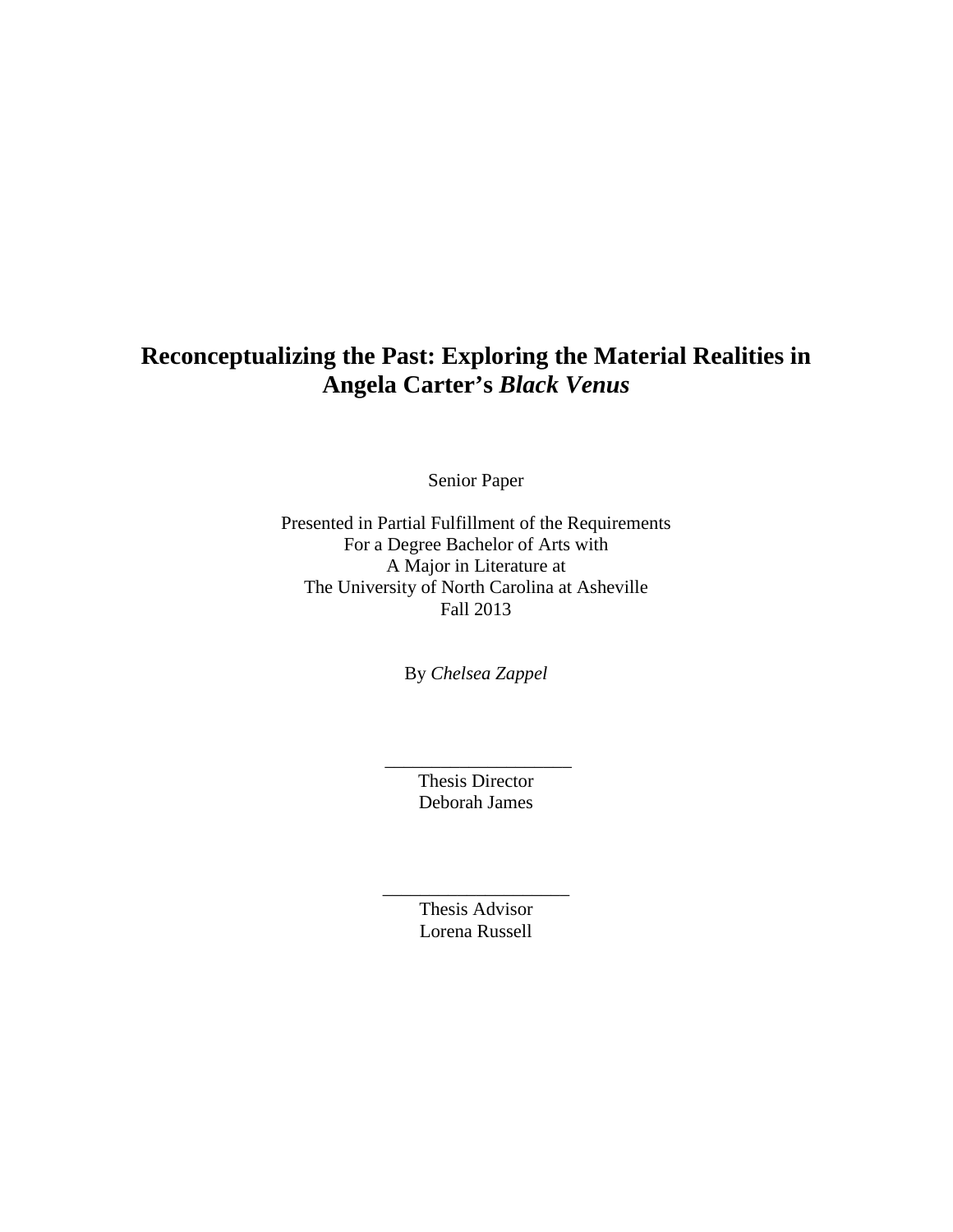British author and journalist Angela Carter published her second collection of short stories, *Black Venus,* in 1985. In this text, Carter reconceptualizes and, thus, deconstructs popular historical figures and events. For the author, received history too easily becomes myth and as she writes in her essay *Notes From the Front Line*, "myths are extraordinary lies designed to make people unfree" (38). In *Black Venus*, Carter challenges these myths by focusing on the material realities of unlikely, or rather, previously absent or largely controversial, "characters." Two stories, "Black Venus" and "The Fall River Axe Murders" best demonstrate Carter's ability to retell the past in new and provocative ways. By focusing on the lived experiences and material realities of Jeanne Duval, in "Black Venus," and Lizzie Borden, in "The Fall River Axe Murders," Carter's revisions raise important issues concerned with gender, class, race, and colonization in the late nineteenth century. In my analysis of Carter, I draw from my own readings as well as from literary scholars, to inspire a deeper understanding of how history and the stories we learn affect our broader vision as well as our individual and cultural identities.

Carter affirms her position as a materialist feminist in her essay, *Notes from the Front Line*. Here, the author explains "that *this* world is all that there is and in order to question the nature of reality one must move from a strongly grounded base in what constitutes material reality" (38). Carter argues that only after people acknowledge and understand the material realities of themselves and others, will they be able to "question," and perhaps change, their circumstances or reality. Editors Rosemary Hennessy and Chrys Ingraham provide a detailed analysis of materialist feminism in their 1997 book, *Materialist Feminism: A Reader in Class, Difference, and Women's Rights*. They inform readers that the term materialist feminist only came into circulation in the 1970s and was influenced by Marxism and feminism, as well as the many different subdivisions of both. Materialist feminists most prominent connection lies with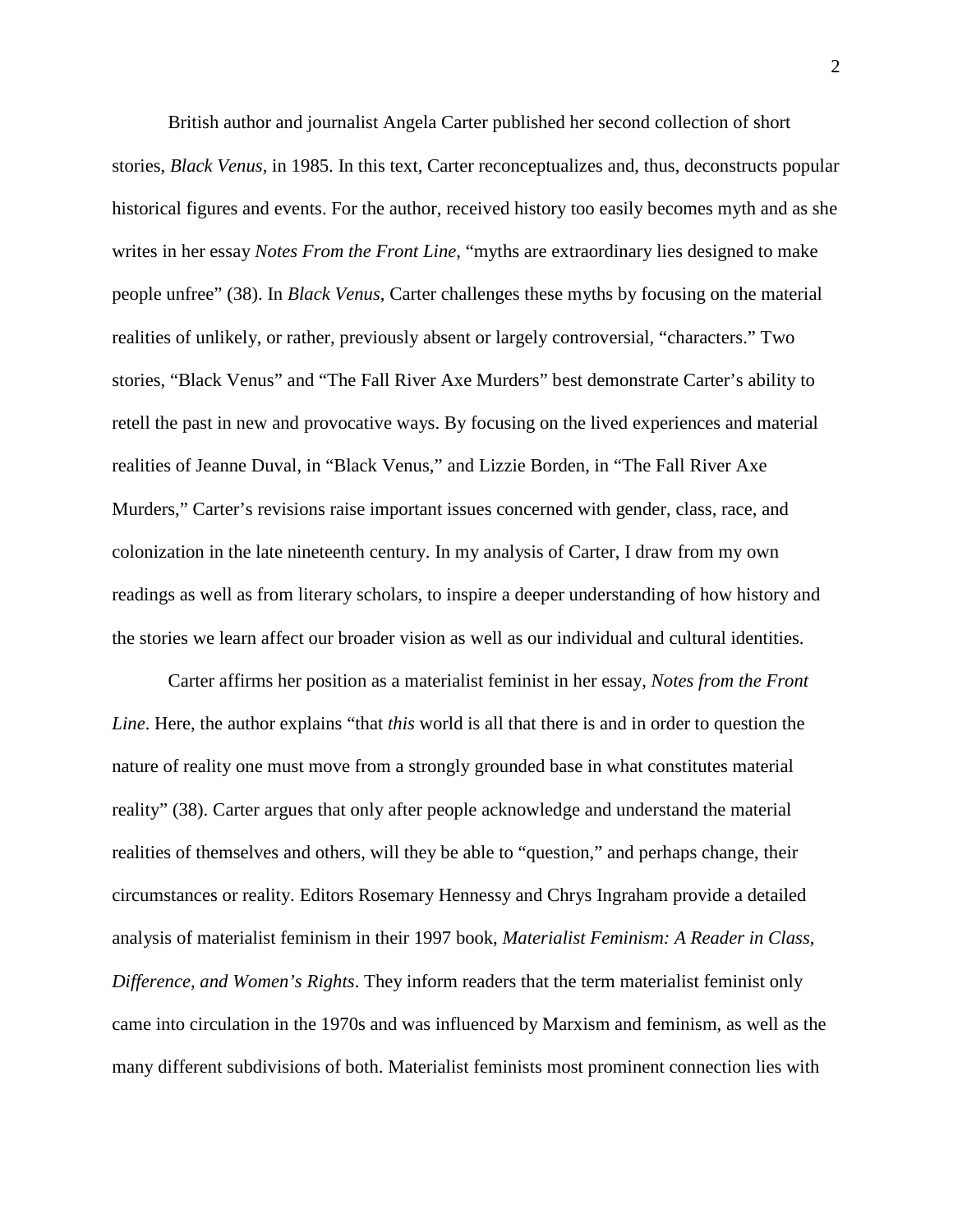historical materialism—a term coined by Marx that stresses material development as the main indicator of how a society is organized (4). Considered "emancipatory knowledge" by many feminists, "historical materialism takes as its starting point real living individuals and what they need in order to produce their means of subsistence, that is, in order to survive" (4). Materialist feminists often cite capitalism and what they see as its counterpart, patriarchy, as the primary reasons why women have been consistently oppressed. By focusing on the material realities, materialist feminists hope to call attention to the lived experiences of women and, thus, highlight precisely how women have been marginalized and devalued throughout history. By "refus[ing] to separate the materiality of meaning, identity, the body, state, or nation from the requisite division of labor that undergirds the scramble for profits in capitalism's global system," materialist feminists ask readers to use these connections to create social change (1). A material feminist reading of Carter invites readers to consider not only Duval and Borden's economic status but also their every day lives—from the clothes they work to the weather outside. By doing this, Carter asks readers to further consider these women as real women, not merely players in another's story.

Materialist feminism also draws from postmodern and psychoanalytic theories of meaning and subjectivity (Hennessy 7). This is significant because in "Black Venus" and "The Fall River Axe Murders" Carter calls attention to familiar historical stories by completely distorting them; therefore, emphasizing the idea that history and meaning are subjective rather than objective realities. Derek Attridge's theories regarding *how* one should read a postmodern text are helpful to consider on such occasions when readers are presented with new realities by an author. In his article, "Innovation, Literature, Ethics: Relating to the Other," Attridge argues that for one to read "responsibly," they must acknowledge and accept the "unexpected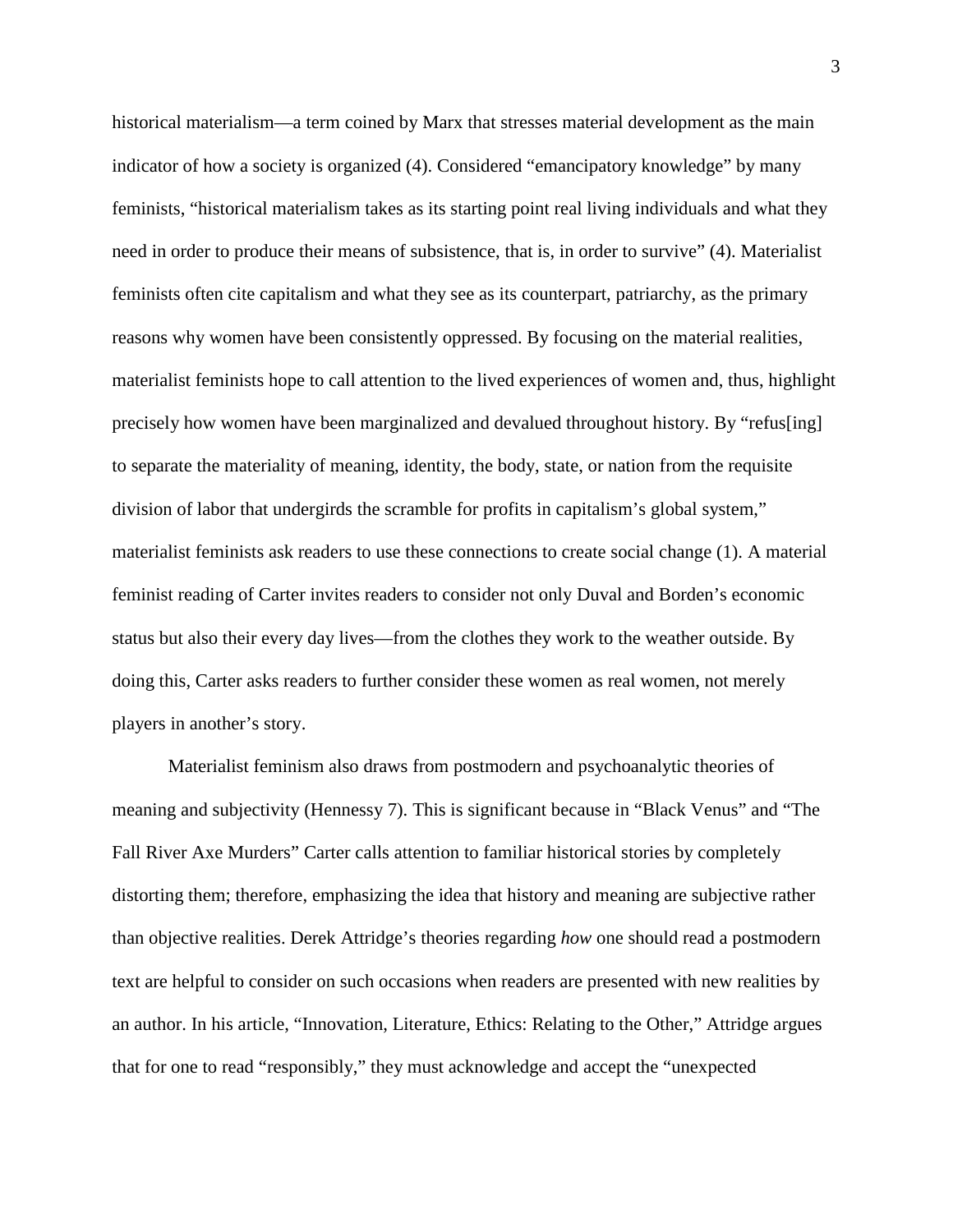reshapings of the familiar" (25). This is significant because he asks readers to abandon their own understandings of history, even morality, and give writers the chance to expand or "reshape" their understandings. I argue that this is precisely what Carter asks of readers in her revisions of Duval and Borden.

Notions derived from literary theorist Linda Hutcheon provides further insight for readers focusing on postmodern texts. Hutcheon has produced some of the most influential work regarding postmodern literature and the idea that history is neither objective or fixed—work that has greatly expanded the discussion surrounding *Black Venus*. Her two most prominent texts are titled *The Poetics of Postmodernism* (1988) and *The Politics of Postmodernism* (1989). In her *Politics*, Hutcheon asserts that postmodernism generally "takes the form of a self-conscious, selfcontradictory, self-undermining statement" (1). This consequently makes postmodern representation fundamentally self-reflexive and paradoxical. Hutcheon continues by stating that one characteristic form of the postmodern novel tends to highlight the paradox between history and fiction. Described by Hutcheon as "historiographic metafiction," these novels tend to be *metafictional* in the sense that they are self-conscious or self-reflexive of their status as a novel. They also are *historiographic* because they highlight a sense of history as written, and therefore interpreted. According to Hutcheon, such novels invite readers to reconsider how we distinguish "fact" from "fiction."

It is interesting to note that history has not always been perceived as objective. In her 2002 work on historical metafiction in British literature, Christina Knotte presents readers with a helpful analysis of historiography. Knotte elucidates that it was not until the end of the eighteenth century and the rise of Romanticism that history was ever conceived of as anything but another branch of literature. "The writing of history was conceived of as a literary,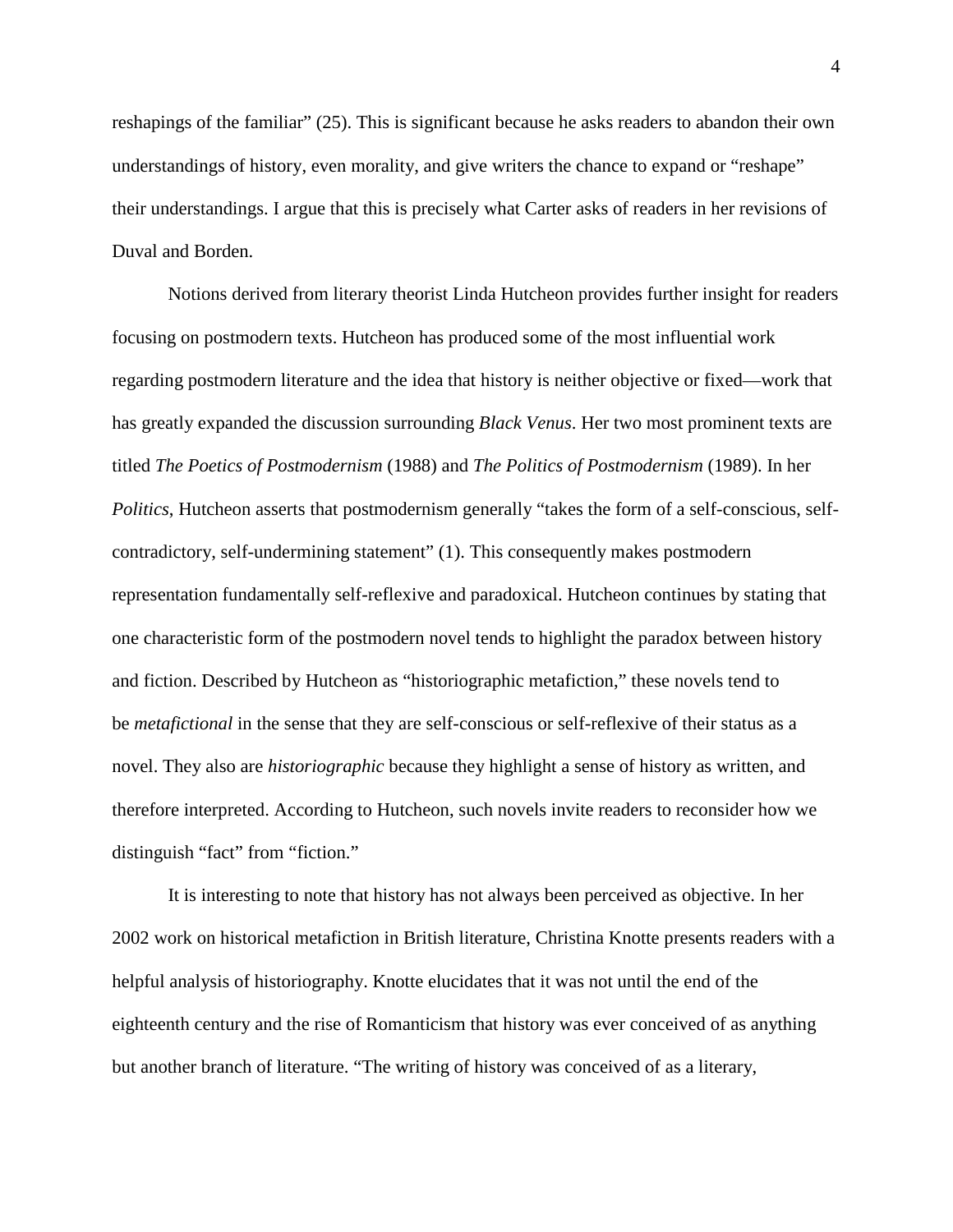specifically rhetorical exercise" and was "assessed as much in terms of literary finesse and elegance as factual accuracy" (Knotte 7). She continues when she describes literature in the second half of the nineteenth century:

The writing of history ceased to be considered an art [and instead came] to be considered as an objectively fixed, ordered totality, that could, with some effort, be fully grasped by the historian. The writing of history ostensibly mirrored past actuality accurately and authentically since the historian was seen to assume a standpoint that was regarded as truly neutral (10).

However, with the rise of postmodernism, the writer is no longer disinterested or objective; in fact, the writer almost always has a political agenda. Carter affirms this of herself in her essay, *Notes From the Front Line*, "To try to say something simple—do I 'situate myself politically as a writer'? Well, yes; of course" (37). While I disagree with Knotte's criticisms regarding Hutcheon's work, her analysis provides helpful insights into historiography and the way we interpret the stories we learn.

Both "Black Venus" and "The Fall River Axe Murders" female protagonists share a similar history of being misrepresented by artists and scholars. Lizzie Borden, the subject of Carter's "The Fall River Axe Murders" as well as the story "Lizzie's Tiger," found in Carter's third collection of short fiction, *American Ghosts and Old World Wonders,* was about an American woman believed to have brutally murdered her parents with an axe in Fall River, Massachusetts in 1892. She was, however, not convicted of the crimes. Borden's story has been retold an incredible amount of times. These include "two operas, a ballet, numerous novels, eight plays, a film, a television show, two short stories, four poems, various popular songs, and of course, the children's nursery rhyme" (Schofield 95). Critic Ann Schofield makes an interesting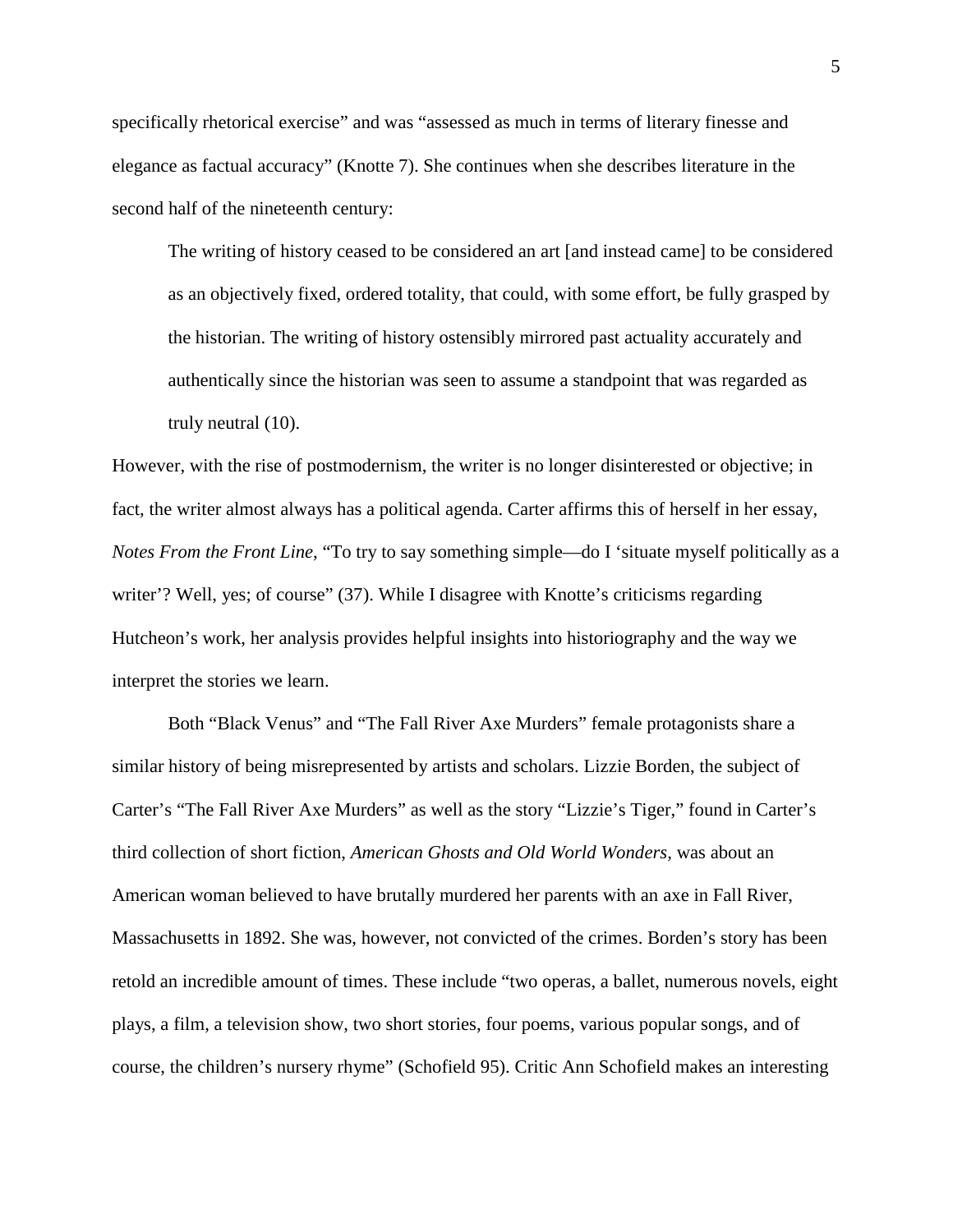point in her essay, "Lizzie Borden Took an Axe: History, Feminism and American Culture," stating that in all of these depictions, "Lizzie's guilt or innocence is not at issue"—she is always the confirmed killer (92). What is an issue, however, is Borden's sanity, motives, and gender. The point Carter seems to make is that throughout these representations, Borden has become somewhat of a fictionalized character; a figure that no longer has control or authority over her own story. What, then, makes Carter's retelling different?

In part, what makes Carter's revision different is how she highlights the constructed nature of character in her fictionalized retellings. Carter uses much the same technique in her portrait of Jeanne Duval in "Black Venus." Born in Haiti, Duval, as well as working as a prostitute, was the longtime mistress of the French poet and art critic Charles Baudelaire. Their affair lasted an impressive twenty-five years. Duval is thought to have been the subject, or muse, of Baudelaire's 1857 collection of poetry, *Les Fleurs du mal* or *The Flowers of Evil,* sometimes referred to as his "Black Venus cycle." Besides Baudelaire's pejorative illustrations of Duval transcribed in this collection, Duval is traditionally portrayed by artists and scholars under racist and colonialist assumptions (Matus 134). Jill Matus, author of "Blonde, Black and Hottentot Venus: Context and Critique in Angela Carter's 'Black Venus'," states that "biographers of Baudelaire who write about Jeanne Duval concede her beauty, but in such a way as to suggest that she is an aesthetic object rather than a beautiful woman" (138). Matus cites one such biographer who wrote:

[Duval] had that enigmatic stylized black beauty which combines line and patina to produce an aesthetic effect, like a work of art in bronze or dark stone…but she was a common slut, totally uncultivated and extremely stupid; and like most whores she lied with a deliberate compulsive mendacity which is close to paranoia (138).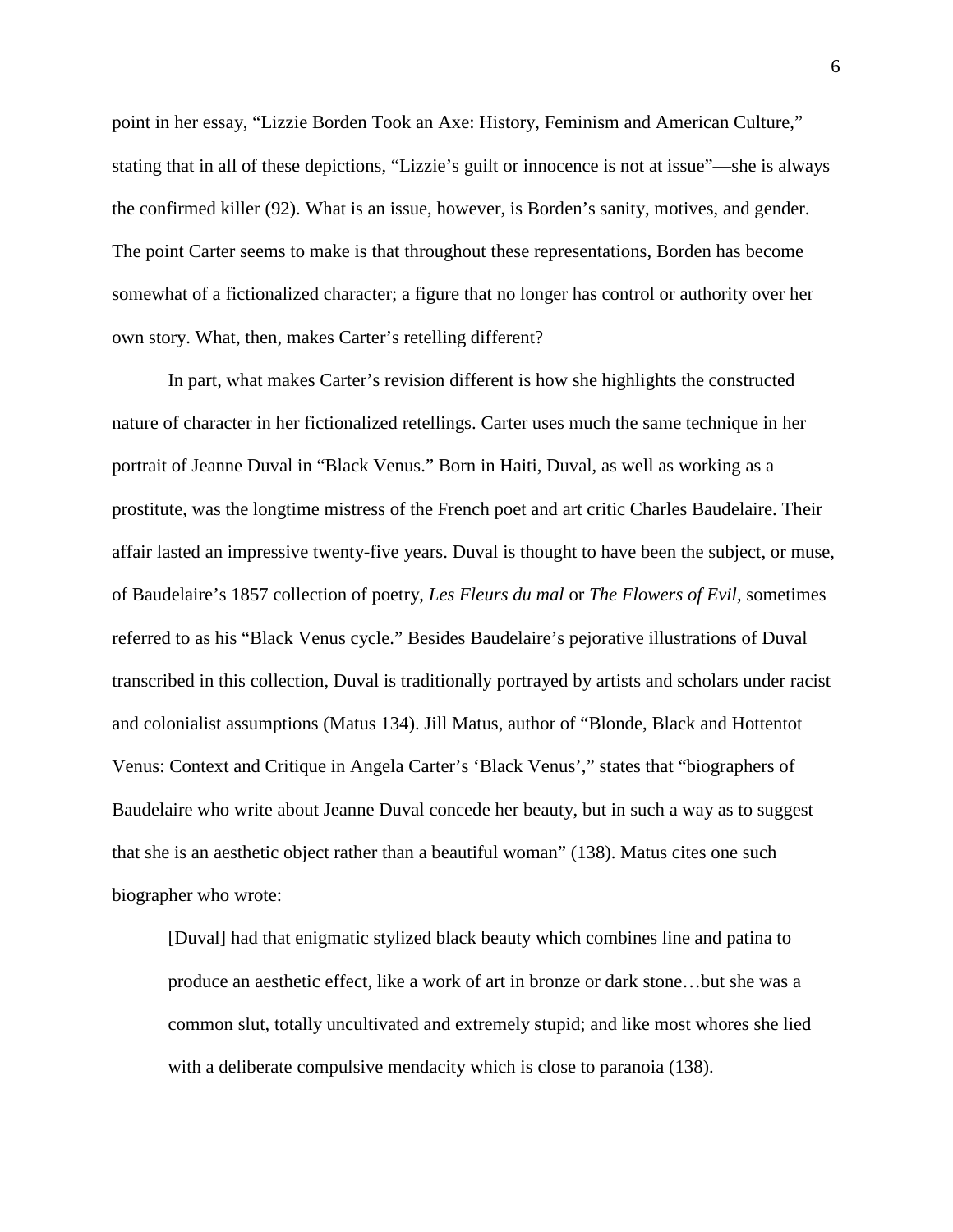This harsh description seems anything but academic and extremely prejudiced. Sadly, however, most accounts of Duval are transcribed in similar ways, thus, yielding a very one-sided representation of her. But again, the question arises, how does Carter's representation present a new, and perhaps a more revealing, depiction of Duval?

Carter's title further aligns Duval with the African woman Saartjie Baartman, who, at the age of twenty-one, was "exhibited" across Europe during the later nineteenth century "not as an incidental freak in a cheap circus, but as a type—the essence of woman's low position of the evolutionary ladder and the irrefutable evidence of her bestial and degenerate associations" (Matus 136). Like Duval, Baartman's body and sexuality was characterized as "primitive and other, black and degenerate" (Matus 137). Even after her death, Baartman's image has been scrutinized and desecrated in various artistic and "scholarly" forms. Perhaps the most demeaning example provides itself in the writings of the French scientist and researcher, George Cuvier. After examining Baartman's cadaver, he wrote a paper that "drew attention to the similarity of woman and ape and noted the distortions and anomalies of her 'organ of generation,' or her reproductive organs (Matus 136). Considering these historical implications, Matus argues that "what informs and underscores Carter's story is a network of associations from nineteenthcentury comparative anthropology, physiology and anatomy, as well as from art and literature, in which blackness, primitive sexuality, prostitution and disease are closely linked" (134-5). Almost unanimously, with the exception of critic Victoria Tillotson, scholars who analyze Carter's "Black Venus" agree that her revisionist tale presents one of the most successful attempts to "give Duval [and Baartman] the voice denied her by history and the history denied her by the voices that have sought to represent her" (Tonkin 303).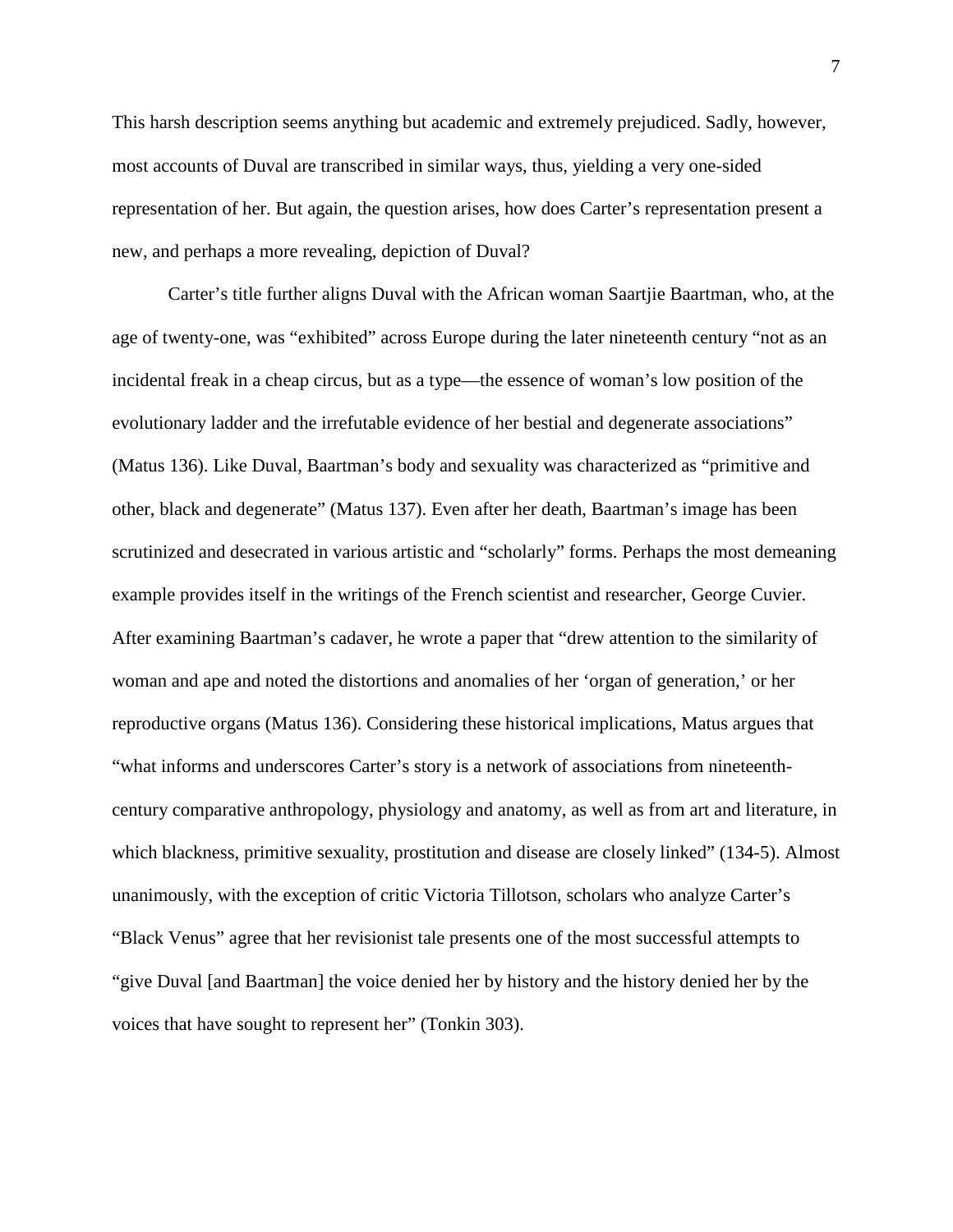There are, perhaps, other more personal reasons that Carter chose to rewrite the story of Duval and by extension, Charles Baudelaire. In an interview with Anne Smith, Carter explains her fascination with Baudelaire's 1857 collection, "The 'Black Venus' poems are incredibly beautiful and also terribly offensive" (Tonkin 305). Many critics, such as Christina Britzolakis, Linda Hutcheon, Jill Matus, and Rebecca Munford, cite the writer's own attraction to the poet and more generally, to the style of French Decadence and Symbolism in their discussions about "Black Venus." "Black Venus," along with "The Fall River Axe Murders," is "saturated with sensuous detail" and illustrates femininity "in its most fetishized and spectacular forms" (Britzolakis 463). Decadence, a style that prized physical appearance and refined language, is found in both "Black Venus" and "The Fall River Axe Murders." Rebecca Munford argues in her article, "Re-presenting Charles Baudelaire/Re-presenting Jeanne Duval: Transformations of the Muse in Angela Carter's 'Black Venus'," that Carter both emulates and subverts Baudelaire's artistic style not only in 'Black Venus' but throughout her entire body of writing:

a commingling of emulation and subversion of Charles Baudelaire as a precursor of latenineteenth century French decadence is figured throughout her work—from her early characterizations of the dandified Honeybuzzard in *Shadow Dance* (1966) and Joseph in *Several Perceptions* (1968) to the female prostitutes and performers in her later works, particularly Lilith in *The Passion of the New Eve*, Fevvers in *Nights at the Circus,* the

Chance Sisters in *Wise Children* (1991) and, of course, Duval in 'Black Venus' (1-2). Carter emulates Baudelaire's refined and elegant language as well as his physical subject matter through her "sensuous" illustrations of Duval and Borden's bodily forms while simultaneously subverting the poet's style by focusing on areas of "femininity" that have either been largely/intentionally ignored or considered "abject" or grotesque. Hutcheon goes into more depth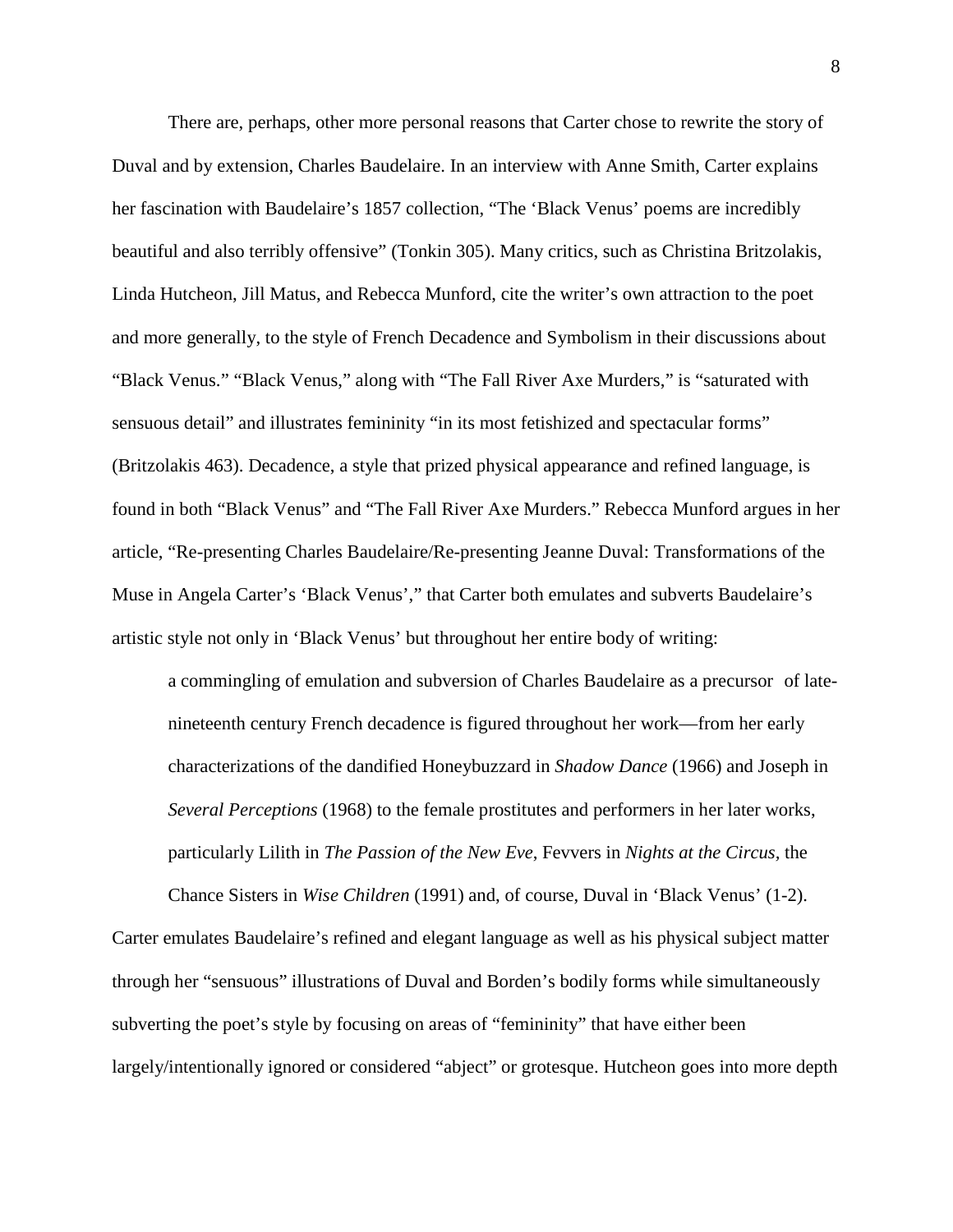concerning these notions in the final chapter of her text *Politics of Postmodernism*, titled "Postmodernism and Feminisms." In this chapter, Hutcheon explores the notion that postmodern feminist thought is inherently linked to discussions surrounding the (female) body and sexuality—especially regarding the artistic representations of each. Hutcheon suggests that in "Black Venus," Carter "consistently contrasts the language of Baudelairean decadent male eroticism with the stark social reality of Jeanne Duval's position as a colonial, a black, and a kept woman" in order to highlight and parody how she has been traditionally depicted (141). The same could be said of Carter's depiction of Lizzie Borden.

Such "stark" and bodily realities can be demonstrated in the emphasis placed upon Borden's menstrual cycle in "The Fall River Axe Murders." For instance, on the morning of her parent's murders, Carter details the particulars of Borden's attire—ending her vivid illustrations by informing readers of the "heavy linen napkin" that was placed between Borden's legs on account of her menses (301). During this "difficult time of the month," Borden wears a "certain haggard, glazed look" upon her face and has trouble sleeping at night—and "this last, stifling night has been troubled, too, by vague nausea and the gripes of her female pain; her room is harsh with the metallic smell of menstrual blood" (310).

Undoubtedly, Carter goes against convention by including such graphic material realities. According to Stephanie Miller, who wrote "Intersection Axes: Narrative and Culture in Versions of the Lizzie Borden Story (A Performative Approach)," Lizzie was in fact, on her period at the time of the murders. Apart from one question from the prosecution inquiring about the origin of a spot of blood on one of Borden's skirts (to which Borden blamed on "flea bites" rather than "broach the embarrassing subject of menstruation"), the details relating to Borden's period were largely avoided at the trial (204). This sense of refined propriety extending to the prosecution's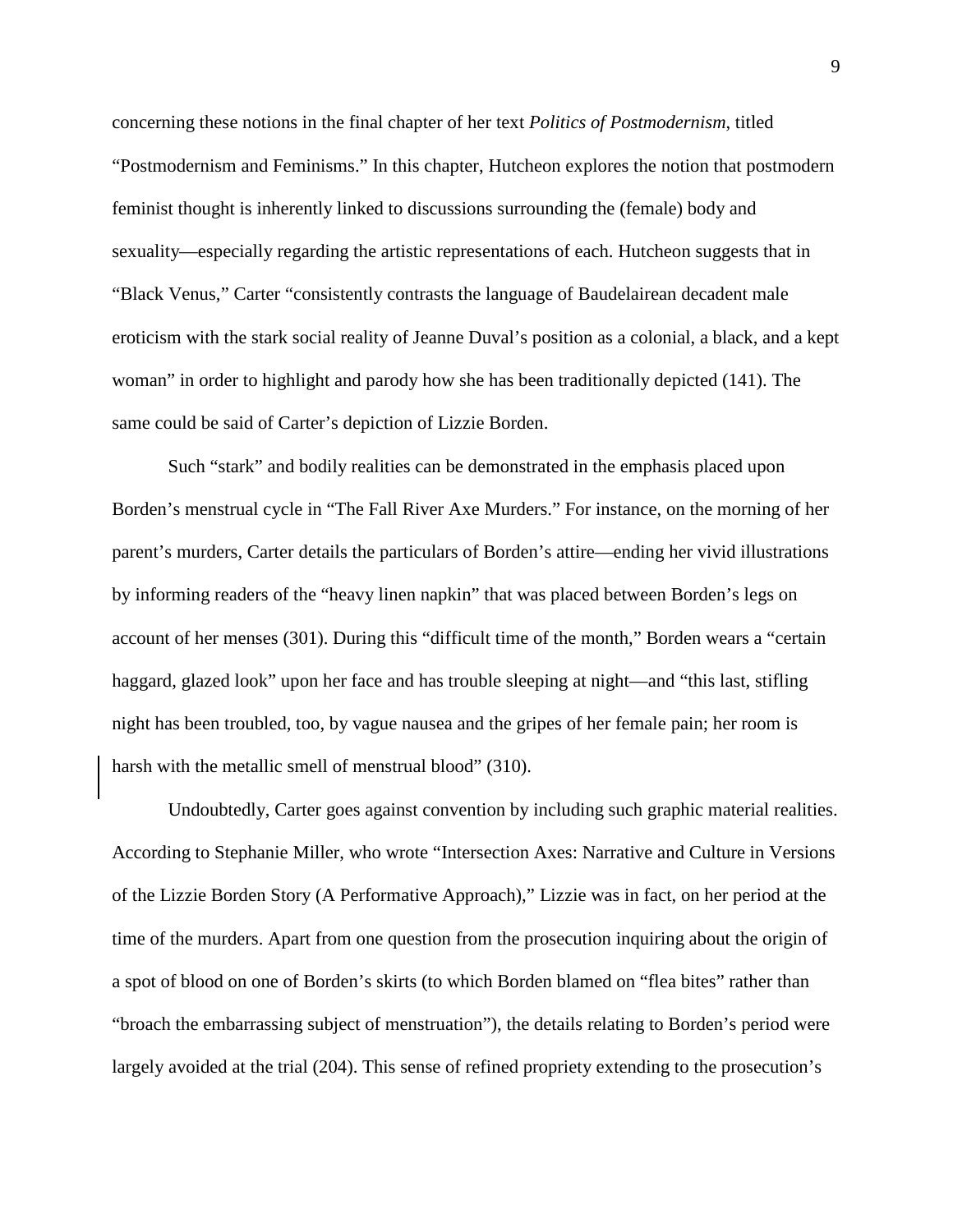lack of scrutiny when it came to the questionable pail of bloody rags that was found in the cellar on the evening of the murders. Miller suggests that rather than delving deeper into the "embarrassing" topic of menstruation, and perhaps finding evidence of conviction, the blood found on Borden's skirt (as well as the pail of bloody rags) was blindly accepted as her own and not her parents' at the trial. In this way, the jury glossed over a potentially life-changing detail of Borden's case.

But in Carter's revisionist tale, Borden's period makes numerous appearances. Unlike the jury in the trial, Carter's repetition demands the reader's engagement with the body and all of its messiness. This functions in the text by creating a realistic portrayal of Borden before the murders of her parents and also, by calling attention to such a graphic material reality, readers are lead to wonder why such a fundamental aspect of femininity is largely ignored and/or considered grotesque by most audiences.

Whereas the above quote details a specific bodily experience, Carter goes on to detail a number of other material realities that Borden suffered. In her thirties, Lizzie Borden and her older sister Emma, are described by an omniscient narrator as still living at home with their father Andrew Borden and their stepmother, Abby Borden. Due to their status as older, unmarried, unemployed, however, wealthy, women, the sister's lives are described as tedious and unsatisfying. Day after day the sisters "[stay] at home in their rooms, [nap] on their beds or [repair] ripped hems or [sew] loose buttons more securely or [write] letters or [contemplate] acts of charity among the deserving poor or [stare] vacantly into space" (304). The narrator continues by stating, "I can't imagine what else they might do"—rhetorically causing readers to consider a plethora of other possibilities (304). Because this has been the reality of the sister's existence, they have "[remained] in a fictive, protracted childhood," unable to expand or grow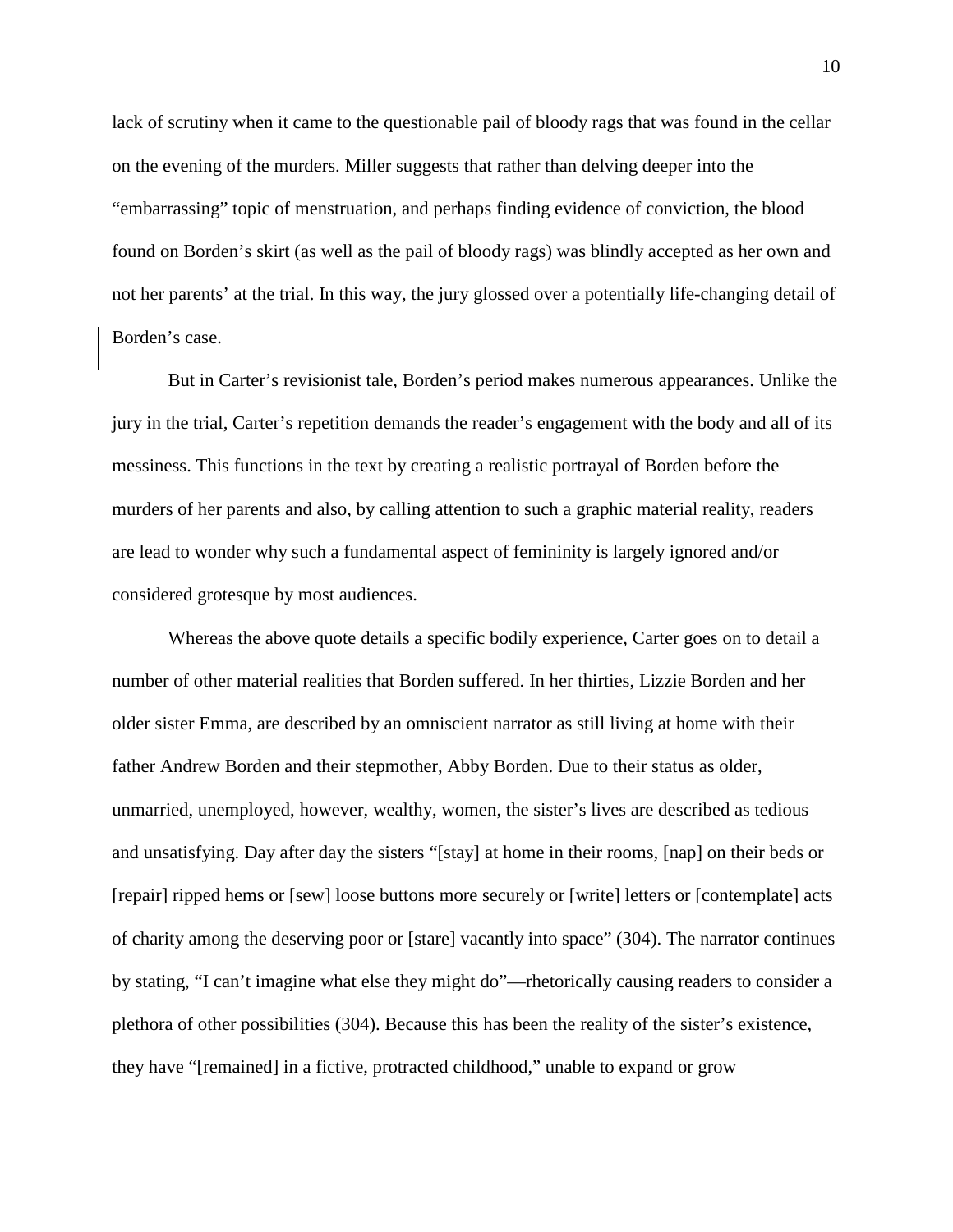economically, socially, or sexually (304). Borden does not even have a choice of the clothes *her*  body will wear. She is illustrated as constantly suffering under layers upon layers of heavy frocks, petticoats, drawers, stockings, a chemise and of course, a corset. Borden is expected to wear this garb despite the "dementing" August heat, for the people of Fall River "think it so virtuous to be uncomfortable" (300-1).

The heat serves as another vividly described material reality in Carter's story. It is so hot that the "inhabitants have never come to terms with [the] hot, humid summers" and during "summers like these," "the weather clings like a low fever you cannot shake off," making the townspeople "intolerable" and "[slowing] everything down" (300). This lethargic and stifling environment makes Borden's dull life even more miserable. The heat, which Miller confirms was a record high on August  $4<sup>th</sup>$  1892, and the clothes Borden is expected to wear, are literally suffocating in their oppression (203). Such illustrations not only accurately convey Borden's New England environment but because they are so meticulously described, readers are able to realistically imagine how that environment must have felt.

While Borden is an upper class, Victorian woman, her life is anything but luxurious. The Borden's home is described as a prison and its inhabitants as "inmates" (304). As the head of the house, Mr. Borden owns all the women who live in it either by "marriage, birth, or contract" (307). The house "is full of locked doors that open only into other rooms with other locked doors, for, upstairs and downstairs, all the rooms lead in and out of one another like a maze in a bad dream" (304). There is no community room; it "is a house of privacies sealed as close as if they had been sealed with wax" (304). This notion of secrecy and isolation presents itself in another illustration. The speaker states that Mr. Borden has his own dressing room, "through that door, on the left…" (304). This elusive passage leaves readers wondering what Carter is *not*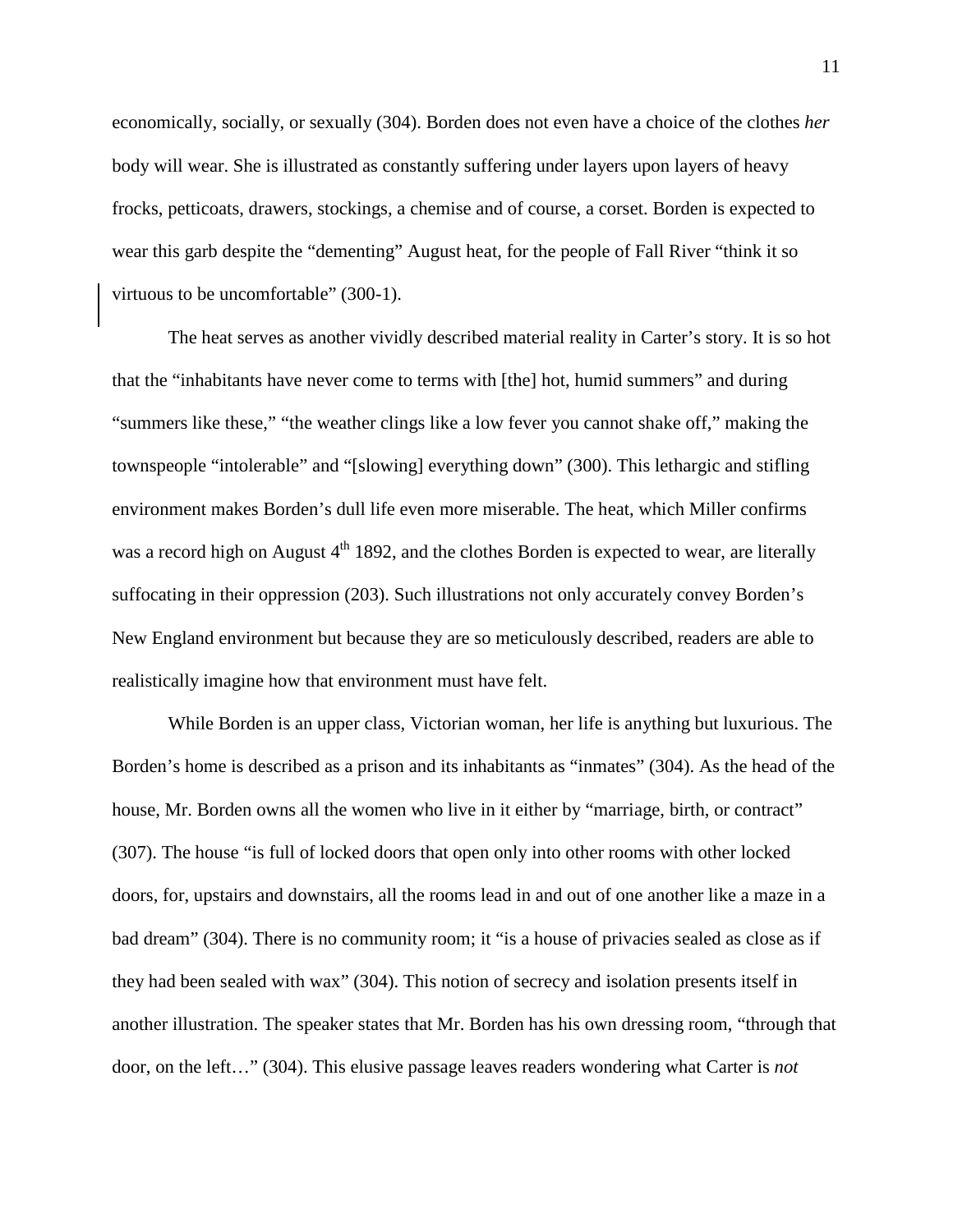disclosing. While Carter does a magnificent job recreating the life and anxieties of Lizzie Borden, the things she leaves elusive (such as what is behind Old Borden's dressing room, why every door in the house stays locked or why there is no community room) are perhaps just as important. Reflective of its historiographic metafictional genre, Carter acknowledges that she cannot know the *entire* story and, thus, recognizes herself as a creative author, not an objective biographer. Regardless, Carter accurately portrays the oppressive atmosphere of Victorian culture. In her exploration of "The Fall River Axe Murders," Anne Schofield confirms this notion by stating, "Lizzie…is a prisoner of Victorian values, of Victorian material culture and of a particular Victorian patriarch, her father" (95).

Considering that Borden must have been perceived by her peers as mild, good-hearted, and "passionless" woman (Schofield notes that she "played this role to the hilt every day of the trial"), it is fathomable that the jury truly believed her innocence; despite the overwhelming evidence against her (99). Schofield summarizes these notions in stating, "In a strangely ironic way the constraints of her role as a nineteenth-century lady may have pushed Lizzie Borden to her crime but that same role saved her from the gallows" (99). In her article "Lizzie Borden Took an Axe: History, Feminism and American Culture," Schofield informs readers that a jury of twelve middle-aged, middle-class gentlemen returned within an hour after the trial with a verdict of not guilty. She claims that this was because the jury was "unable to envision the possibility that if Lizzie Borden could commit parricide might not their own wives and daughters be capable of the same act?" (99). And, furthermore, the murders of Andrew and Abby Borden were, "as one can tell from the description of the bodies, a crime of great passion, and *ladies* in Fall River in 1892 were known to be 'passionless'" (99). Carter addresses Borden's "role as a lady" in her revisions by focusing on the material realities of her home, dress, and daily obligations. By doing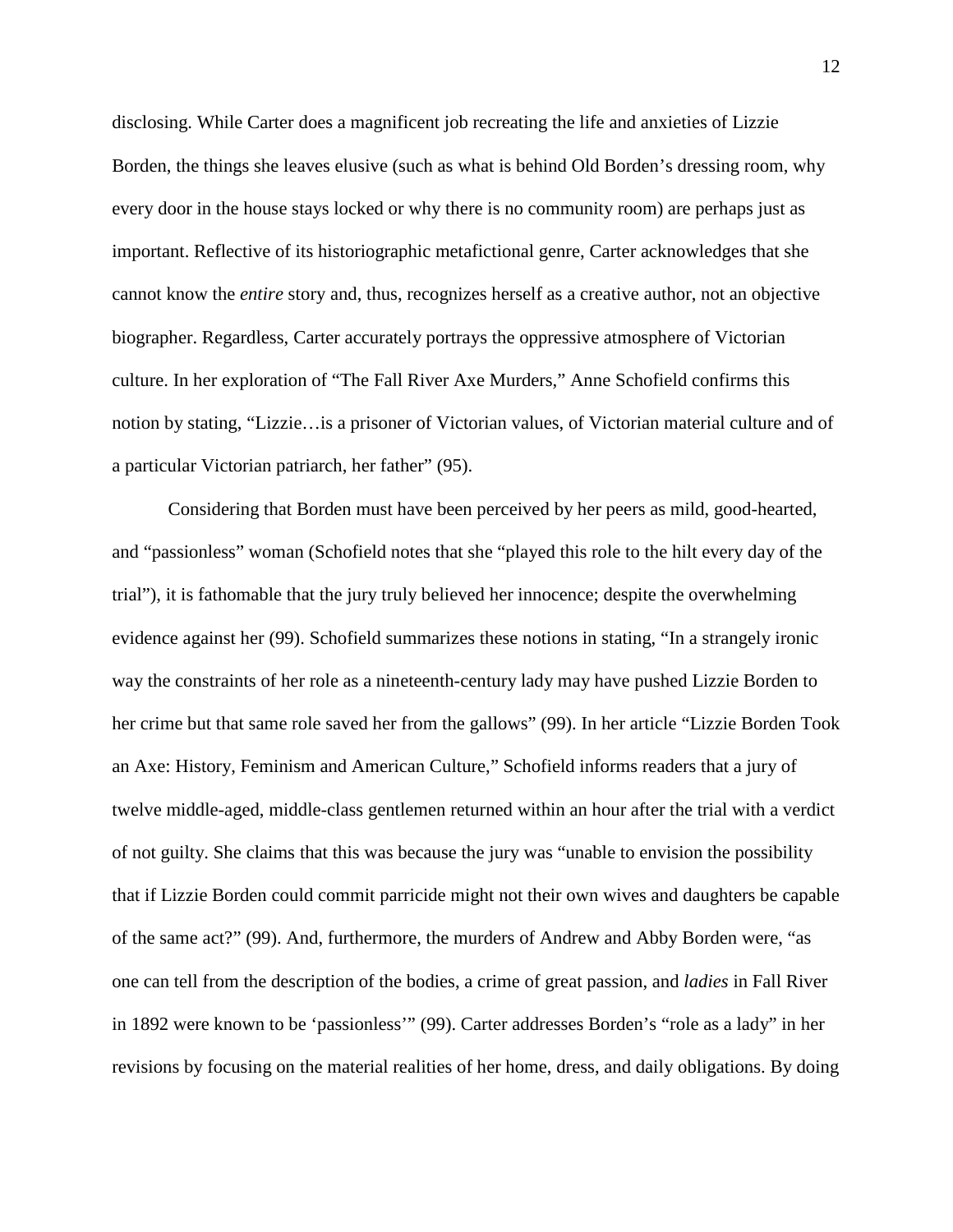this, Carter asks readers to consider the lived experience, not just the received story, of Borden's life as a Victorian woman and this, thereby, enables readers to consider and possibly even absolve, Borden's actions.

The work of philosopher and gender theorist Judith Butler may help to explain why Borden's body did and simultaneously did not matter to her peers. In her 1993 book *Bodies That Matter*, Butler delineates her notions of "abject bodies." She defines these as "all kinds of bodies whose lives are not considered to be 'lives' and whose materiality is understood not to 'matter'" (Meijer 281). In an interview conducted in 1998, Butler acknowledges the paradoxical nature of bodies that exist but simultaneously do not "matter." She notes that they "are contradictory on purpose: pronounced as performative formulas, they are meant to *enforce* or *invoke* this 'impossible' existence" (276). This paradoxical explanation, or "existence," further reflects Hutcheon's notions concerning historiographic metafiction and it could be argued that both Borden and Duval represent "abject bodies" that did not matter before Carter's rewriting of them.

In "Black Venus," Duval's body is described in unconventional ways that cause her to possess an "abject" body, or one that traditionally would not "matter." Most apparently, Duval is a prostitute. Already, this shows Carter's irregular subject matter—prostitutes, and Duval in particular, are rarely the tellers of their stories. This subject/object reversal is another way Carter both emulates and subverts Baudelaire's poetry. As Christina Britzolakis states in her article "Angela Carter's Fetishism," Carter's stylistic mimicry "turns Baudelaire into décor"—he has become the object as authored by Duval and it is she who makes a "muse" out of him (463).

Jill Matus provides the historical context necessary to understand how prostitutes, and specifically black prostitutes, were viewed the nineteenth century Europe. Associated with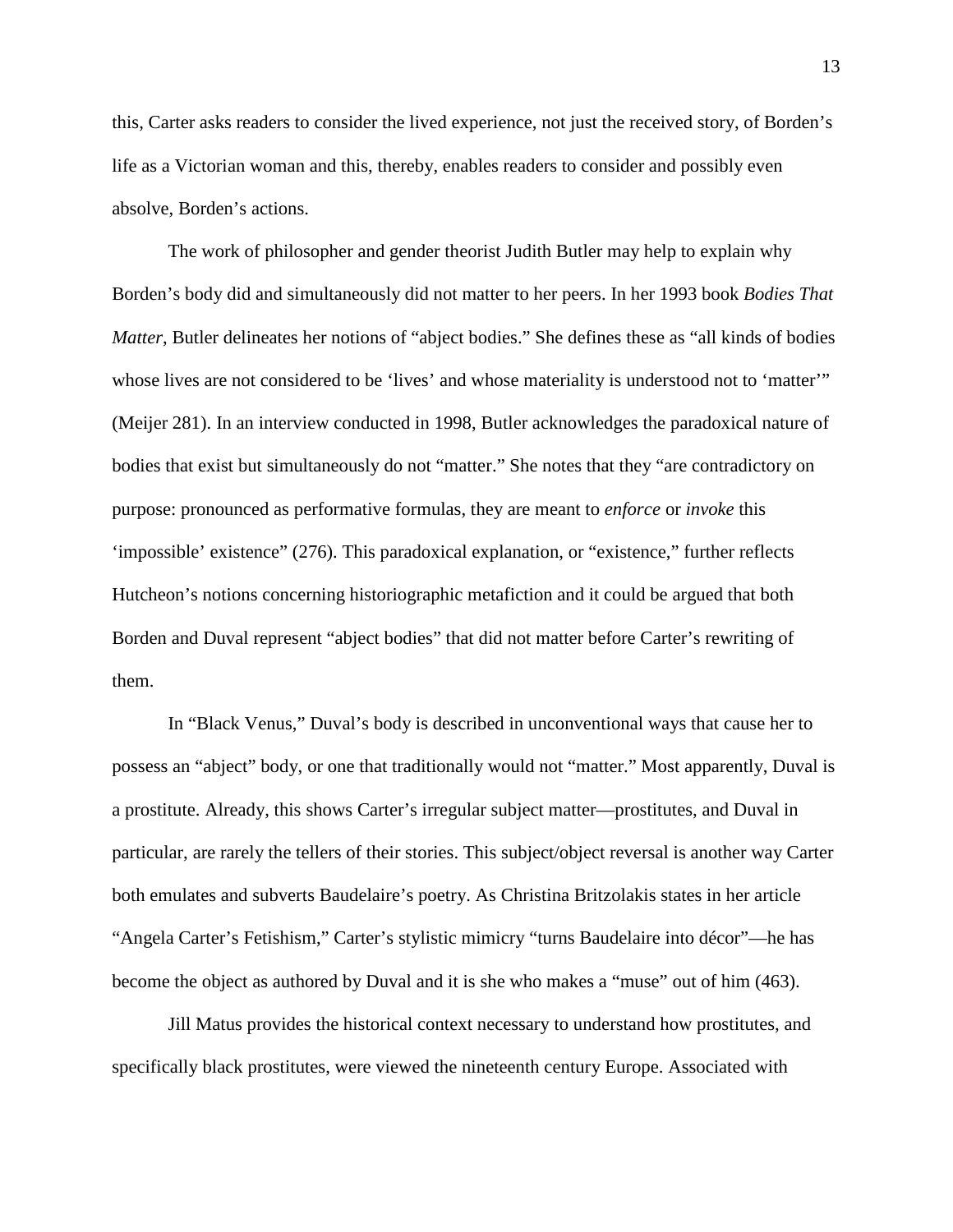"disease" and "corruption," these women were thought to differ "physiologically from ordinary women" (Matus 136). They were also considered to be sexually primitive (Matus 136). Construed by artists and historians in this way, Duval and Baartman have become ideal symbols of abjection. But besides what Duval *does* with her body, Carter subverts notions of beauty and calls attentions to Duval's materiality in other ways, such as in her descriptions of Duval's physical stature. The speaker of "Black Venus" describes Duval as a woman "of immense height, the type of those beautiful giantesses who, a hundred years later, would grace the stages of the Crazy Horse or the Casino de Paris in sequin cache-sexe and tinsel pasties, divinely tall, the color and texture of suede" (233). By presenting Duval as larger than life, Carter contests the traditional views of beauty. Duval, as a black prostitute, was not considered beautiful or virtuous by anyone, before or after her death, and, therefore, she did not matter. Through Carter's description, however, Duval's presence is "beautiful" and her body demands attention. Although Butler is reluctant to provide concrete examples of what could be considered an abject body, she does state that such bodies "[live] within discourse as the radically uninterrogated and as the shadowy contentless figure for something that is not yet made real" (281). Never before have readers been able to "interrogate" Duval or Borden on their own terms. This has caused them to appear as "fictive" or unreal people but it is through Carter's illustrations that these women are presented as real characters participating in their lives.

Other material and perhaps, grotesque, images of Duval of transcribed throughout "Black Venus." For example, the speaker narrates a story of a time when Duval, along with Baudelaire and a group of Bohemians, "urinated in the street" (241). Duval did not "announce it" to anyone or "go off into an alley to do it on her own, she did not even leave go of his arm but straddled the gutter, legs apart and pissed as if it was the most natural thing in the world" (241). This scene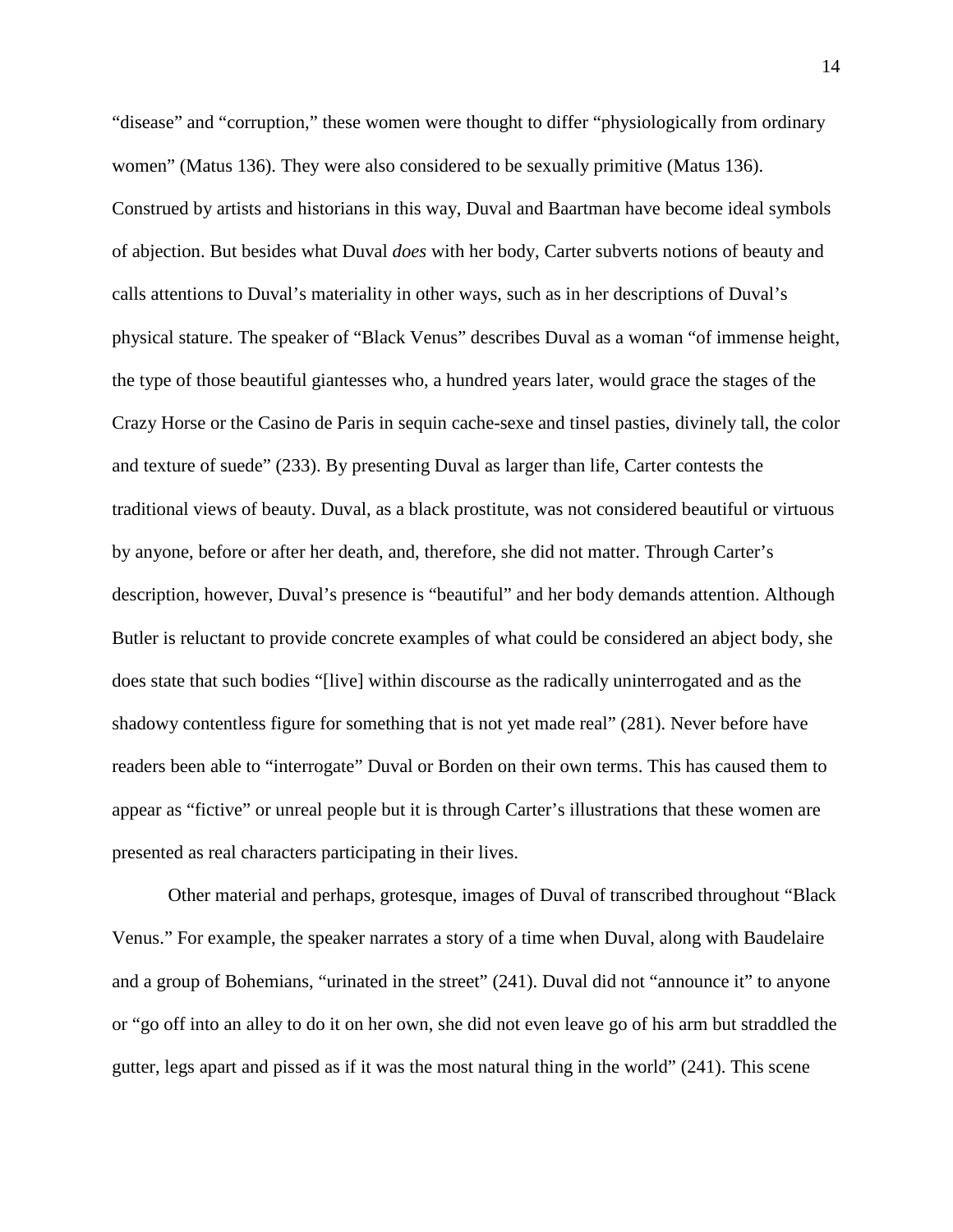exemplifies the material and often, unacknowledged, qualities of reality. This is one of the few occasions that we are privy to Baudelaire's thoughts—the speaker states that it was as if now Duval "walked beside him like an ambulant fetish, savage, obscene, terrifying" (241). Baudelaire is clearly horrified at the public display of bodily functions that Duval has performed. "Duval's act of public urination strips away the veil of culture from Woman and exposes the leaking, grotesque female body" (Tonkin 319). Such an "unruly" body causes Baudelaire to wear "pink kid gloves that fitted as tenderly close as the rubber gloves that gynecologists will wear" (241). Maggie Tonkin, author of "Musing on Baudelaire" states:

"[the] image of the gloves conjures up the related binarisms of purity/defilement, intimacy/detachment, and proximity/distance that underpin the power differential between physician and patient. The metaphor produces an image of Woman opened up, available to the investigations of the male gaze and the probing male finger, which will subsequently inform the poetry" (319).

By including Baudelaire's "pink gloves," Carter asks readers to consider how male scholars have traditionally depicted Duval and consider how her own revisions transforms that understanding.

Critic Lorena Russell develops the notion of abject or grotesque bodies further in her article "Dog-Women and She-Devils: The Queering Field of Monstrous Women." Russell maintains that it is through Carter's illustrations of "troubled materiality" that the author is "able to demythologize the over-determined category of 'Woman'" (180). She explains that by characterizing Duval as "grotesque, fragmented, and excessive," Carter places her within the sphere of "troubled materiality" (180). By illustrating Duval and even Borden as such, Carter takes them out of the social scripts that history and myth have placed upon the title "Woman," and allows readers to see them in a new light. In this way, Duval is no longer the fictionalized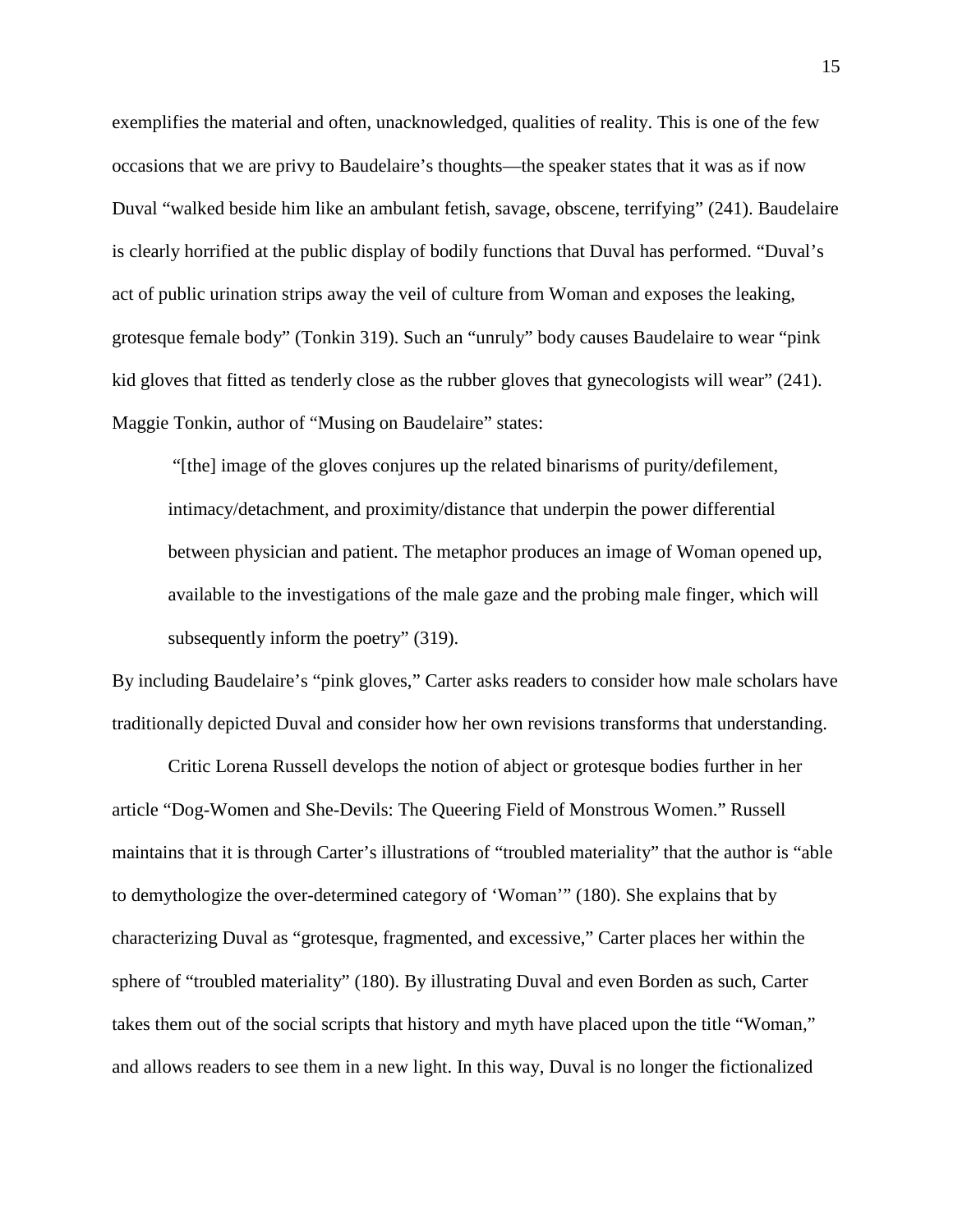dark mistress of Baudelaire, she is a real woman whose body and actions do not always perform in ways that conform to societies expectations.

In the same essay in which Carter identifies herself as a materialist feminist, *Notes from the Frontline*, the author also affirms that she is "in the demythologizing business" (38). "All myths," according to Carter, "are products of the human mind and reflect only aspects of material human practice" (38). Because most "myths" are authored by men who more often than not, have their own agendas, their writing only reflects one version of another's material, lived, reality. This is why Carter emphasizes the need for "women to write fiction *as* women" (42). By doing this, the author believes that the "slow process of decolonializing our language and our basic habits of thought" will begin (42). Carter's goal of reshaping our language by focusing on the material realities and lived experiences of others is fundamental in understanding the author's narrative techniques found in both "Black Venus" and "The Fall River Axe Murders." In proposing that Carter does write from a materialist feminist perspective, Russell notes that the author also utilizes a poststructuralist materialist stance, "one like Butler's, implicitly questions divisions of language and the material" (179). Citing Butler's *Bodies That Matter*, Russell quotes:

"Language and materiality are fully embedded in each other, chiasmic in their interdependency, but never fully collapsed into one another, i.e., reduced to one another, and yet neither fully ever exceeds the other. Always already implicated in each other, always already exceeding one another, language and materiality are never fully identical nor fully different" (69).

This paradoxical description highlights how in "Black Venus" and "The Fall River Axe Murders" Carter uses language that emphasizes feminine materiality in order to denaturalize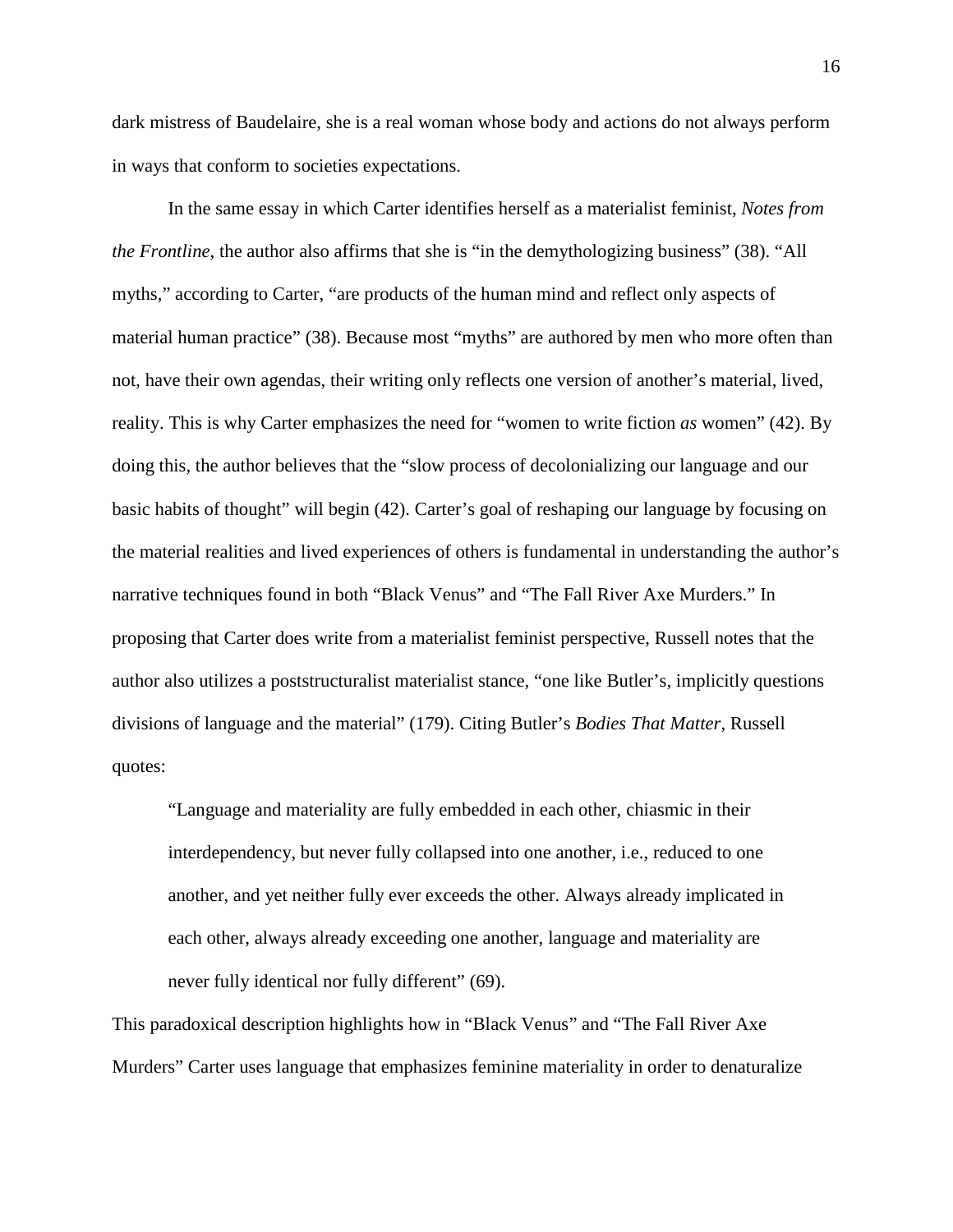familiar notions about 'Woman.' In *The Sadeian Woman*, Carter addresses this issue specifically by stating, that "myths" were "invented" to "[obsure] the real conditions of life" and that "all the mythic versions of women, from the myth of the redeeming purity of the virgin to that of the healing, reconciling mother, are consolatory nonsenses" (5). Thus, is it up to the "re-writer" to change how we, and future persons, perceive the world.

Carter's work as a "demythologizer" owes much to the writings of Roland Barthes. In his book titled, *Mythologies,* Barthes states his purpose, "I resented seeing Nature and History confused at every turn, and I wanted to track down, in the decorative display of *what-goeswithout-saying*, the ideological abuse which, in my view, is hidden there" (11). Here, Barthes acknowledges the "hidden" functions of myths that Carter also warns against. Barthes calls myths "a system of communication" or a "language," that reinforces whatever ideology is useful for the dominant power or group at the time of its creation (11). Whatever dominant power in place disguises their "lie" as a natural or fixed phenomenon in order to persuade others of its authority. "The very principle of myth," Barthes affirms, is that it "transforms history into nature" (129). As has been demonstrated through the received histories of Duval, Baartman, and Borden, the histories we learn are often misleading, if not blatantly incorrect.

Although critic Margaret Atwood is primarily concerned with Carter's first collection of stories, *The Bloody Chamber*, her article "Running with the Tigers," provides further insight into the author as a "demythologizing" and feminist force. The conclusions Atwood draws about Carter's intentions as a rewriter of fairy tales can easily be understood in respect to the author's depictions of Duval and Borden. Atwood argues that "in order to escapes victimization," Carter's female characters must, "divest themselves of the trappings of conventional womanhood; they have to *denature* themselves" (119). This means that "Woman" must get back to who they are,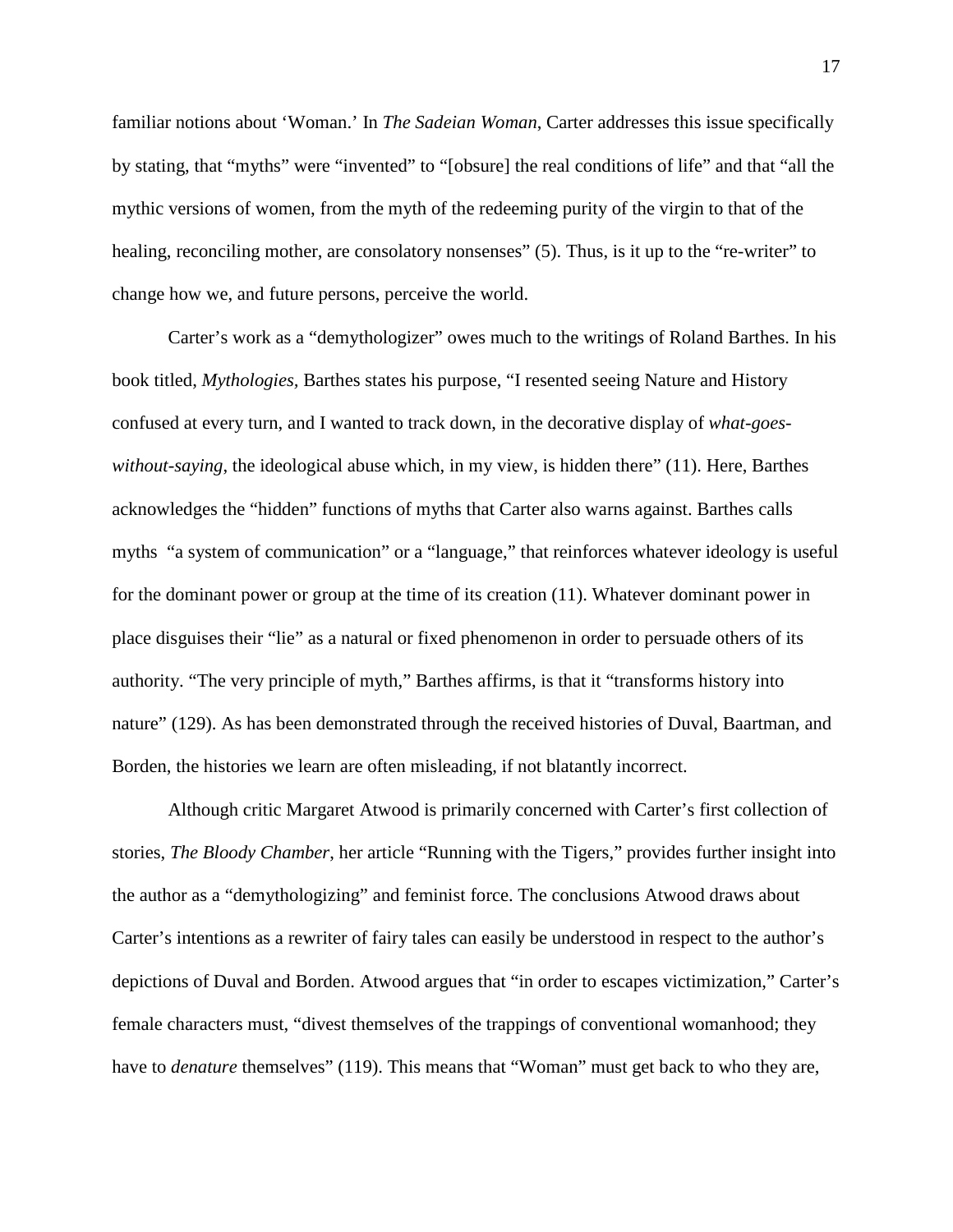what they value, and separate themselves from who society says they should be. Atwood continues by stating, "It is Carter's contention that a certain amount of tigerishness," or rather, taking on a more of predatory/aggressive role, "may be necessary if women are to achieve an independent as opposed to a dependent existence; if they are to avoid—at the extreme end of passivity—becoming meat" (121). Such "tigerishness" is demonstrated in Carter's depictions of both Duval and Borden.

After Baudelaire's death, Duval finally discovers "how much she was worth" (243). Duval does not digress back into her old profession; rather, she becomes the mistress of her own brothel. Duval saves the money the poet gave her before his death, and along with the "sale of a manuscript or two…some books…cuff-links and drawerful upon drawerful of pink kid gloves," Duval purchases a ticket to sail back to Martinique, just "like a respectable widow" (243). And while Duval may physically appear a bit battered, the narrator informs readers that she can buy new teeth and new hair if she pleases and that Duval "[walks] perfectly well" with the aid of her ivory cane (243). "Seeing [Duval], now, in her declining years, every morning in decent black, leaning a little on her stick but stately as only one who has snatched herself from the lion's mouth can be" (243). "Black Venus" does not conclude with Duval as a victim. She has had her hardships undoubtedly, but readers see Duval moving on to what seems to be a more promising future in Carter's revision.

Borden, more overtly, also takes on the role of the "tiger" or aggressor. Never does Carter suggest that someone other than Lizzie Borden murdered Andrew and Abby Borden in her retelling. The speaker leaves little room for contention on this question by providing definite statements such as, "On this morning, when, after breakfast and the performance of a few household duties, Lizzie Borden will murder her parents" (300). Such assertions confirm Borden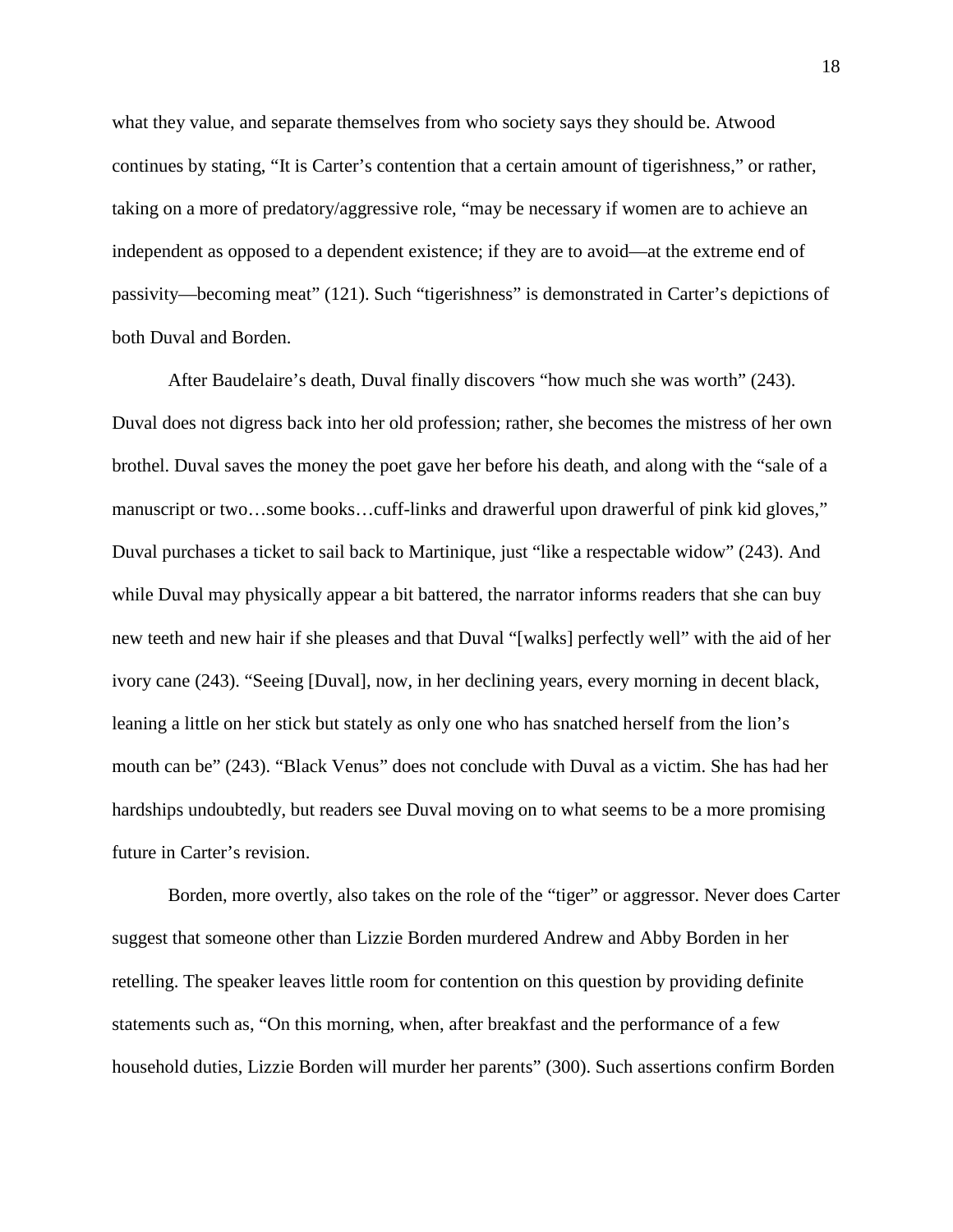as the killer, or rather as the "tiger" or aggressor in this situation. Critic Aji Muller-Wood takes this notion further in her article "Disconcerting Mirrors: Angela Carter's Lizzie Borden Stories." She proposes that while Carter clearly portrays Borden to be the murderess in the story, the writer also depicts Borden as a master manipulator. Muller-Wood maintains that Carter presents readers with the "logic of madness" as the reason behind Borden's actions (as exemplified in the scenes in which Borden wakes from a stupor, unaware of how or why she is where she is), but in a way that proposes that Borden is playing this role in order to escape conviction, rather than being truly "mad" (286). For some, the "logic of madness" may prove a more appealing reason for the murders of the Borden parents rather than pure hatred or as a means of escape. The fact that Carter presents this option, while arguably dismissing it, forces readers to consider the author's intention. Atwood proposes that in order "to combat traditional myths about the nature of woman," Carter "constructs other, more subversive ones" (122). In "The Fall River Axe Murders," Borden is in charge of her own actions, which is perhaps more frightening than if she were mad.

As previously stated, most critics agree that because of Carter's revisions, Borden, Duval and Baartman, have a better attempt at being heard and understood. This depiction would be lacking, however, if we were not to mention the criticisms of Victoria Tillotson, who is among the few critics who find fault with Carter's depictions of particularly, Jeanne Duval. Like Butler, Carter, and Russell, Tillotson draws from a material feminist perspective—hers, however, is grounded in economics and labor value.

In her article titled, "A Materialist Feminist Reading of Jeanne Duval: Prostitution and Sexual Imperialism from the Mid-Nineteenth Century to the Present Day," Tillotson analyzes Jeanne Duval as well as the various artistic depictions of her. Tillotson is, perhaps, most critical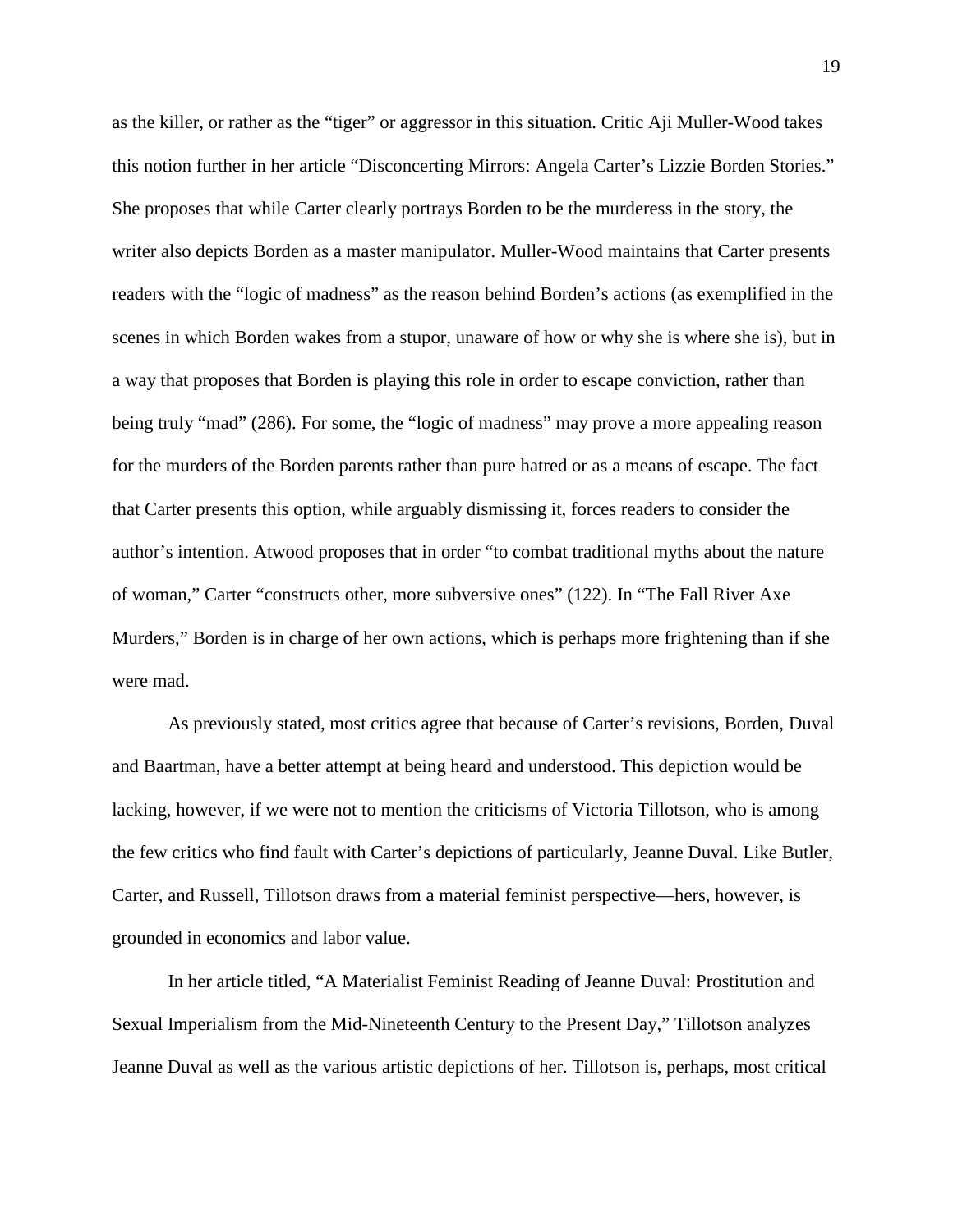of Carter's illustration of Duval in "Black Venus." She argues that Carter not only "perpetuates the circumscription of Baudelaire's relations with Duval within a colonial or eroticist fantasy" but she also suggests that Carter's story is lacking "crucial economic parameters" (299). While I disagree with both of these assertions, it is important to note that some critics have taken a more suspicious view of Carter's revisions.

By utilizing a materialist feminist lenses, "Black Venus" and "The Fall River Axe Murders," provide a vastly different reading than those of the past. Carter's focus on the lived experiences of Jeanne Duval and Lizzie Borden (and, perhaps, by extension, Saartjie Baartman), allows readers a more embodied, and thus, realistic, depiction of their lives. "She opens an old story of us, like an egg and finds the new story, the now-story we want to hear, within" (Rushdie xiv). These new understandings provide readers with a broader perspective of the larger implications of colonialism, racism and sexism, in the later nineteenth and early twentieth century as well as a critical look at the histories we have been told. In her revisions, Carter illustrates that these women were more than a contemptible sex-worker or a murderer; they are, as Carter reminds readers through her carefully drawn characterizations, first and foremost human beings.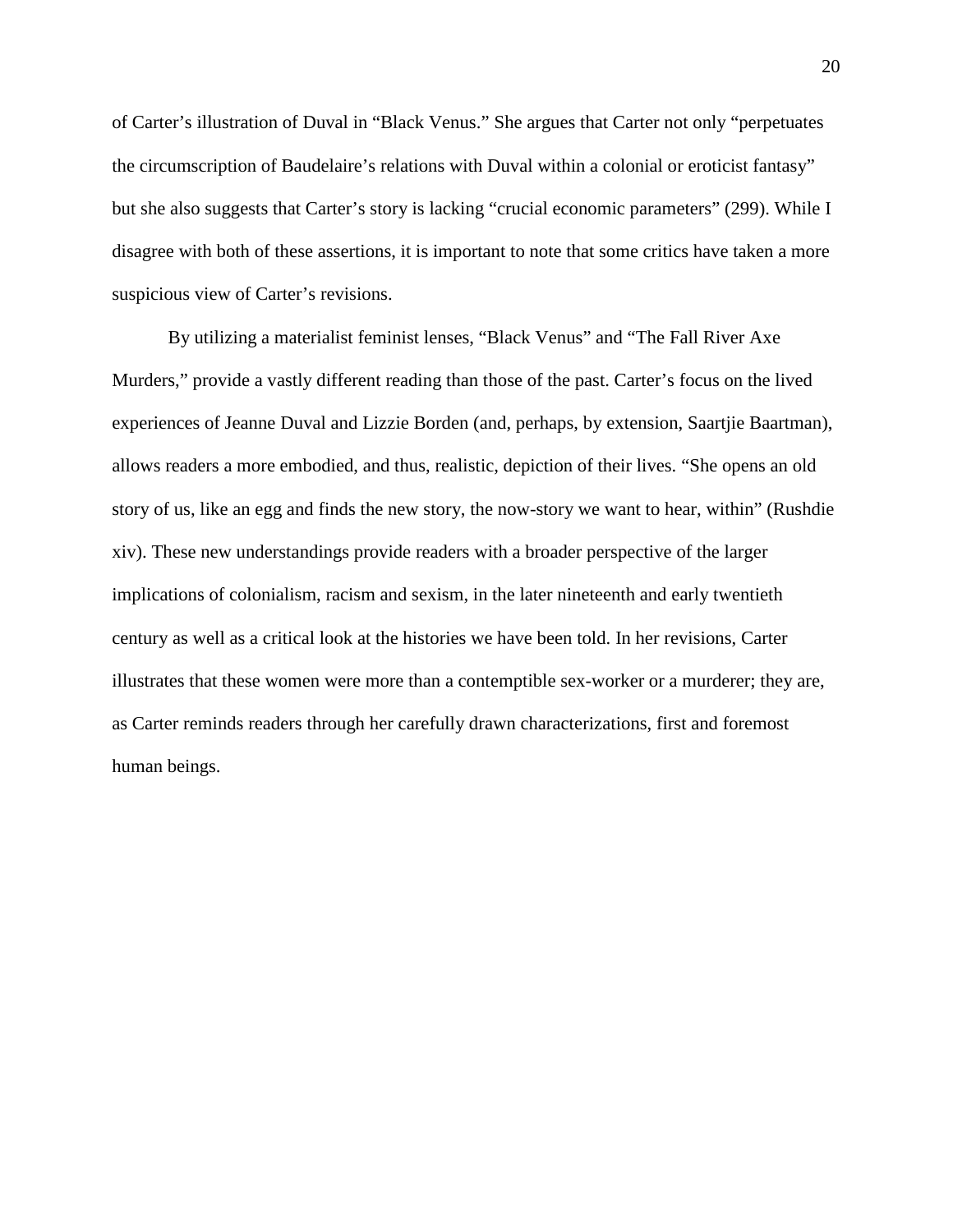- Attridge, Derek. "Innovation, Literature, Ethics: Relating to the Other." *PMLA.* 114. 1 (1999): 20-31. *JSTOR.* Web. 7 October 2013.
- Atwood, Margret. "Running with Tigers". *Flesh and the Mirror: Essays on the Art of Angela Carter*. Ed. Lorna Sage. London: Virago, 1994. 117-136. Print.
- Barthes, Roland, and Annette Lavers. *Mythologies*. New York: Hill and Wang, 1972. Print.
- Britzolakis, Christina. "Angela Carter's Fetishism." *Twentieth-Century Literary Criticism.* 9.3 (1995): 459-475. *Literature Resource Center.* Web. 7 Oct. 2013.
- Carter, Angela. *Burning Your Boats: The Collected Short Stories*. London: Chatto & Windus, 1995. Print.
- -----. "Notes from the Front Line". *Shaking a Leg: Collected Writings*. Ed. Jennifer S. Uglow. New York: Penguin, 1997. 36- 43. Print.
- -----. *The Sadeian Woman: And the Ideology of Pornography*. New York: Pantheon, 1978. Print.
- Hennessy, Rosemary, and Chrys Ingraham. Introduction: Reclaiming Anitcapitalist Feminism. *Materialist Feminism: A Reader in Class, Difference, and Women's Lives*. New York: Routledge, 1997. 1-17. Print.
- Hutcheon, Linda. *The Politics of Postmodernism*. London: Routledge, 1989. Print.
- Knotte, Christina. "Ethical dimensions in British Historiographic Metafiction: Julian Barnes, Graham Swift, Penelope Lively." Trier: WVT, Wissenschaftlicher Verlag Trier, 2001. Print.
- Matus, Jill. "Blonde, Black and Hottentot Venus: Context and Critique in Angela Carter's 'Black Venus'." *Critical Essays on Angela Carter.* Ed. Lindsey Tucker. New York: G.K. Hall, 1998. 134-142. Print.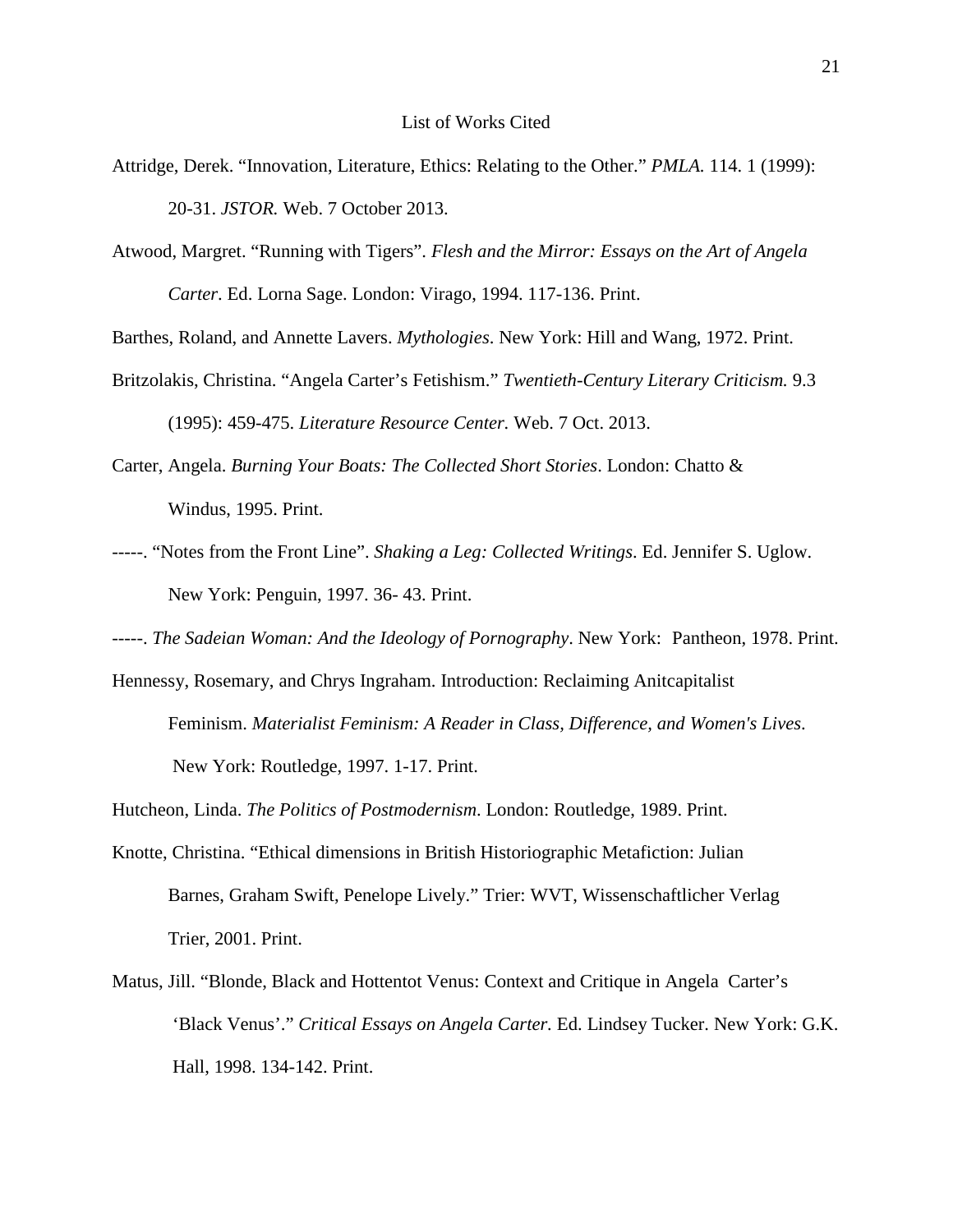- Meijer, Irene Costera and Baukje Prins. "How Bodies Come to Matter: An Interview with Judith Butler." *Signs: Journal of Women in Culture and Society*. 23.2 (1998): 275-286. *JSTOR.*  Web. 6 October 2013.
- Miller, Stephanie. "Intersection Axes: Narrative and Culture in Versions of the Lizzie Borden Story (A Performative Approach)". *White Rose eThesis Online.* (2010): 192-211. Web 12 October 2013.
- Muller-Wood, Anja. "Disconcerting Mirrors: Angela Carter's Lizzie Borden Stories." *Literature Interpretation Theory* 15 (2004): 277-297. *ILLiad.* Web. 20 September 2013.
- Munford, Rebecca. "Re-presenting Charles Baudelaire/Re-presenting Jeanne Duval: Transformations of the Muse in Angela Carters' 'Black Venus'." *Forum for Modern Language Studies* 40.1 (2004): 1-13. *Oxford Journals.* Web 28 September 2013.
- Rushdie, Salman*.* Introduction. *Burning Your Boats: The Collected Short Stories*. London: Vintage, 1995. ix-3. Print.
- Russell, Lorena. "Dog-Women and She-Devils." *[International](http://link.springer.com/journal/10848) Journal of Sexuality and Gender [Studies.](http://link.springer.com/journal/10848)* 5.2 (2000): 177-193. *ILLiad*. Web 22 September 2013.
- Schofield, Ann. "Lizzie Borden Took an Axe: History, Feminism and American Culture." *American Studies* 34.1 (1993): 91-103. *JSTOR*. Web 23 September 2013.
- Tillotson, Victoria. "A Materialist Feminist Reading of Jeanne Duval: Prostitution and Sexual Imperialism from the Mid-Nineteenth Century to the Present Day." *Materialist Feminism: A Reader in Class, Difference, and Women's Lives*. Ed. Rosemary Hennessy and Chrys Ingraham. New York: Routledge,